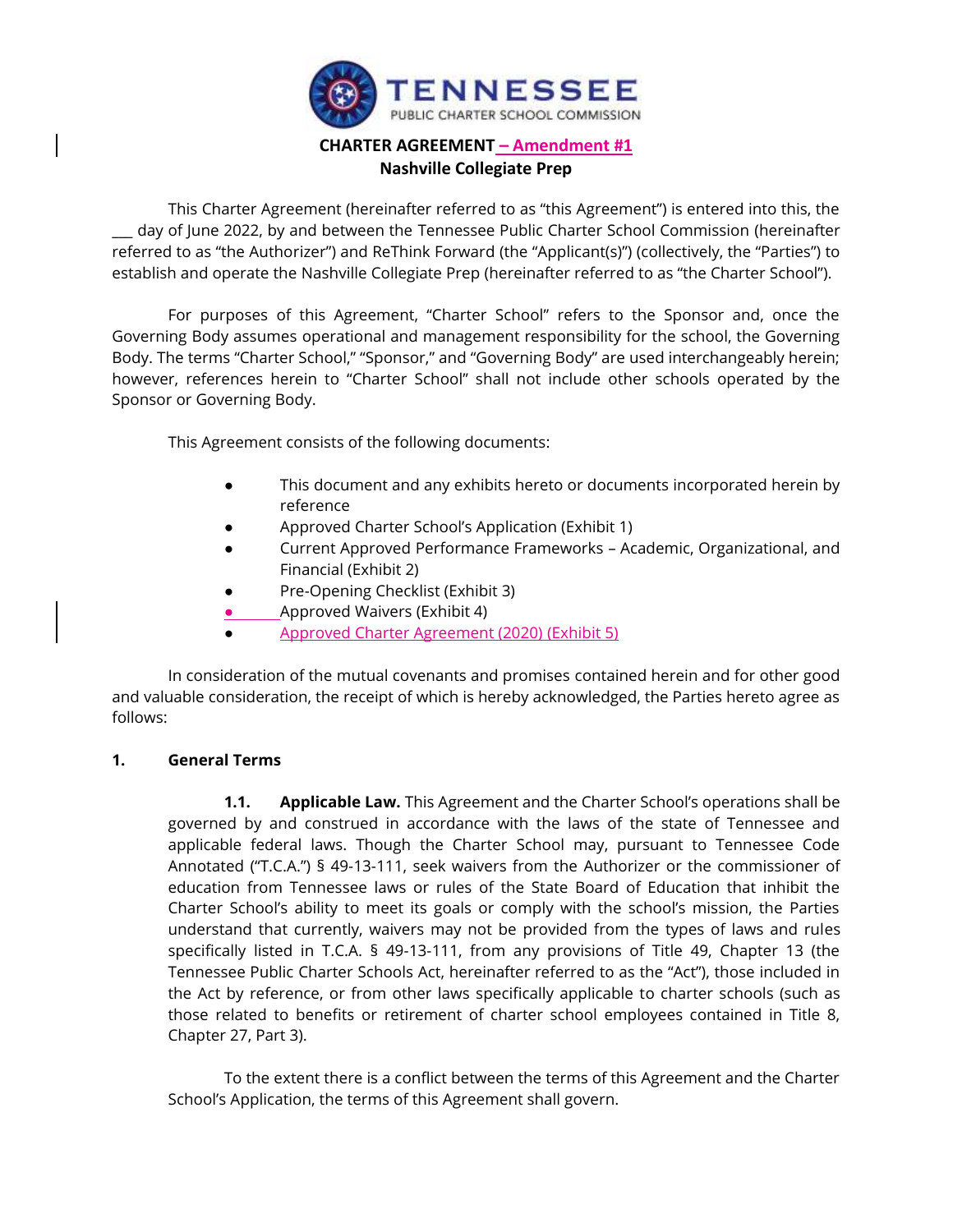By signing this Agreement, the Authorizer approves any waivers requested in the Charter School's Application, unless such waivers are excluded from Exhibit 4. Approved waivers and any other waivers subsequently requested and approved are attached as **Exhibit 4**.

**1.2. Effective Date.** This Agreement shall be effective immediately following signature by the Governing Board or its designee and the Authorizer. This Agreement shall expire on June 30 of the tenth (10<sup>th</sup>) year after the date of opening of the Charter School for instruction, unless earlier terminated or renewed pursuant to the terms of this Agreement or state law. In the event that the Charter School chooses to exercise its statutory authority under T.C.A. § 49-13-110 to delay the opening of the school for one (1) year, all dates listed throughout the Agreement shall move forward one (1) calendar year from the dates in the Agreement.

**1.3 Pre-Opening Process.** Upon approval by the Authorizer, the pre-opening checklist (the "Pre-Opening Checklist", incorporated into this Agreement as **Exhibit 3**), will be sent to the Charter School outlining specific actions that must be put in place during the planning year and completed prior to the Charter School opening for instruction. If the Pre-Opening Checklist is substantially incomplete at the time of inspection, the Authorizer may decide to not allow the Charter School to open until the Charter School has completed all preopening steps under T.C.A. § 49-13-111, Authorizer policies, and the Pre-Opening Checklist.

If the Charter School is allowed to open despite the failure to complete all items required by the Pre-Opening Checklist, the Charter School must provide proof to the Authorizer that all items on the Pre-Opening Checklist have been completed by the date specified by the Authorizer. The failure of the Charter School to complete all items on the Pre-Opening Checklist by the specified date shall be a material violation of this Agreement and shall subject the Charter School to corrective actions, including but not limited to revocation, in accordance with the Authorizer's Intervention policy.

Pursuant to T.C.A. § 49-13-110 and this amended agreement, the Applicant shall complete a pre-opening process ("expansion process") overseen by the Authorizer prior to the 2023-24 school year. Under the expansion process, the Applicant shall provide accurate and timely updates to the Authorizer regarding facility construction, projected and actual enrollment, as well as staffing updates.

**1.4. Charter School Performance.** The operation of the Charter School shall be subject to the terms and conditions of this Agreement and the Act. Decisions by the Authorizer regarding amendment, renewal, or revocation of this Agreement shall be based upon applicable laws, rules, policies, this Agreement, and/or the academic, organizational, and financial Performance Frameworks (the "Performance Frameworks") incorporated into this Agreement as **Exhibit 2**, as well as the Authorizer's Intervention Policy.

The Authorizer shall have broad oversight authority over the Charter School and may take all reasonable steps necessary to oversee compliance with this Agreement and applicable laws, rules, and policies. This oversight authority includes, but is not limited to, the right to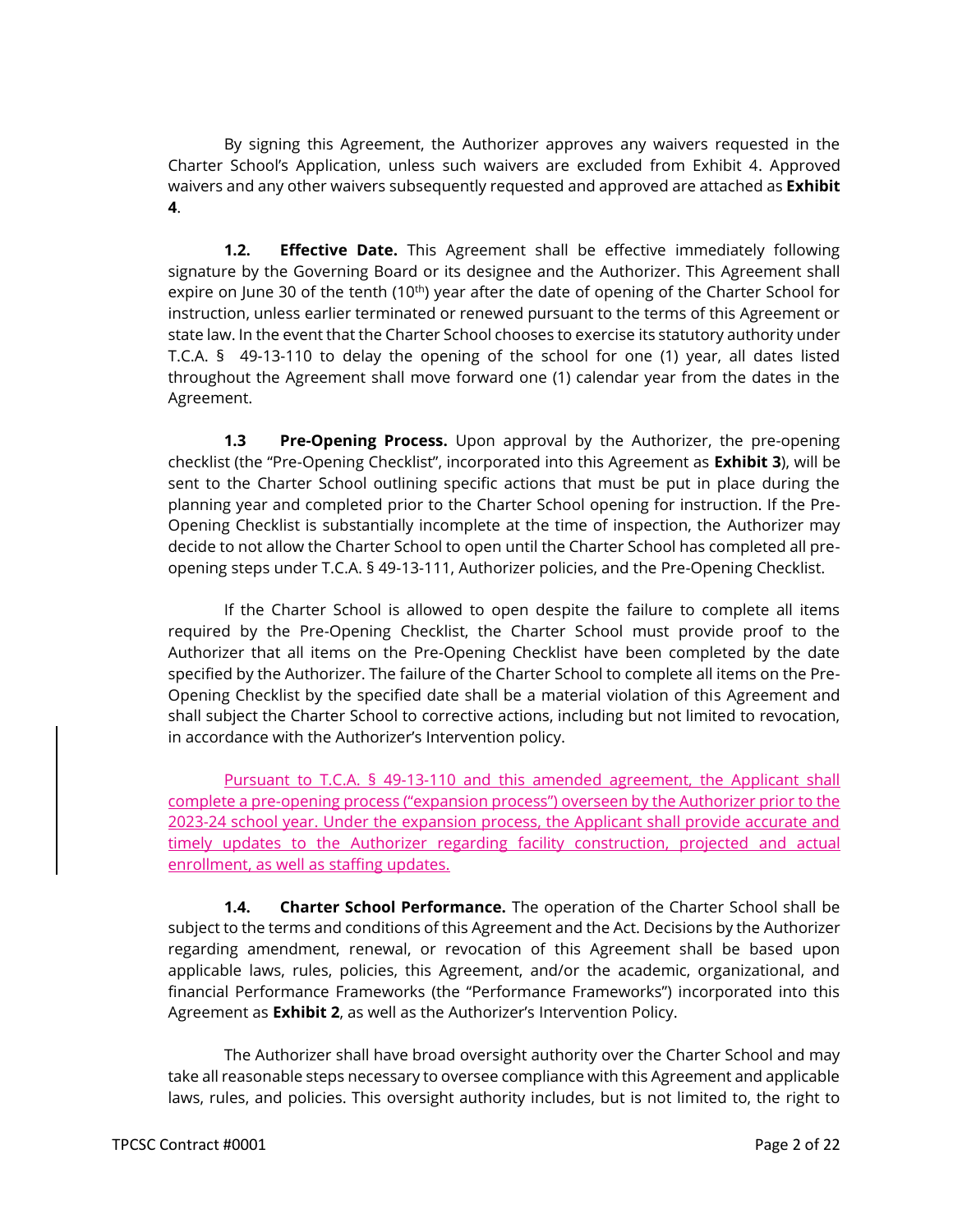visit, examine, and inspect the Charter School and its records during the pre-opening year, during the annual monitoring visit, and to investigate a complaint (notice including a statement of the complaint shall be given to the Charter School, unless in the judgment of the Authorizer such notice would inhibit the Authorizer's ability to investigate the complaint. Information that may identify the complainant may be redacted if deemed necessary by the Authorizer).

Upon reasonable notice, the Authorizer may interview Charter School employees, Board members, students, and families as necessary to resolve complaints and grievances. With respect to complaints and grievances, additional information is contained in Section 8.2.

The Authorizer shall provide in writing to the Charter School no later than July 1 of each school year a Master Reporting Calendar which will set out key deadlines for the Charter School to provide certain information and reports. Additionally, at least thirty (30) days prior to any site visit, the Authorizer shall provide the Charter School with a written list of any required documentation and/or specified actions for the site visit.

The Parties agree that the most critical performance measures contained in the Performance Frameworks are the academic measures, which may include student achievement, student growth measures (including annual measurable objectives), readiness for successive school levels (middle, high, or post-secondary) and employment, as well as mission-specific academic goals defined in the Performance Frameworks.

For the purposes of accountability, renewal, and/or revocation evaluation, the Performance Frameworks supersede all assessment measures, educational goals and objectives, financial operations metrics, and organizational performance metrics set forth in the Charter School's Application and not explicitly incorporated into the Performance Frameworks. However, this shall not prevent the Authorizer from holding the Charter School accountable for any goals contained in the Charter School's Application that do not conflict with Performance Frameworks for purposes of accountability, renewal, and/or revocation evaluation. The specific terms, form and requirements of the Performance Frameworks are maintained and disseminated by the Authorizer and shall be binding on the Charter School.

The Authorizer shall—at least annually—monitor and report on the Charter School's progress in relation to the indicators, measures, metrics, and targets set out in the Performance Frameworks, as well as compliance with federal and state laws and regulations, and when required by the Performance Frameworks and such laws and regulations. The Authorizer will conduct an annual scheduled comprehensive site visit each year, which will be used to inform the interim review done at the end of the fifth year.

The Authorizer shall conduct an interim review at the end of the fifth year after the date of opening of the Charter School for instruction, pursuant to T.C.A. § 49-13-121.

Changes to the Performance Frameworks to align with changes to applicable state or federal accountability requirements shall apply to the Charter School. In the event of such changes, the Authorizer will use best efforts to apply expectations for school performance in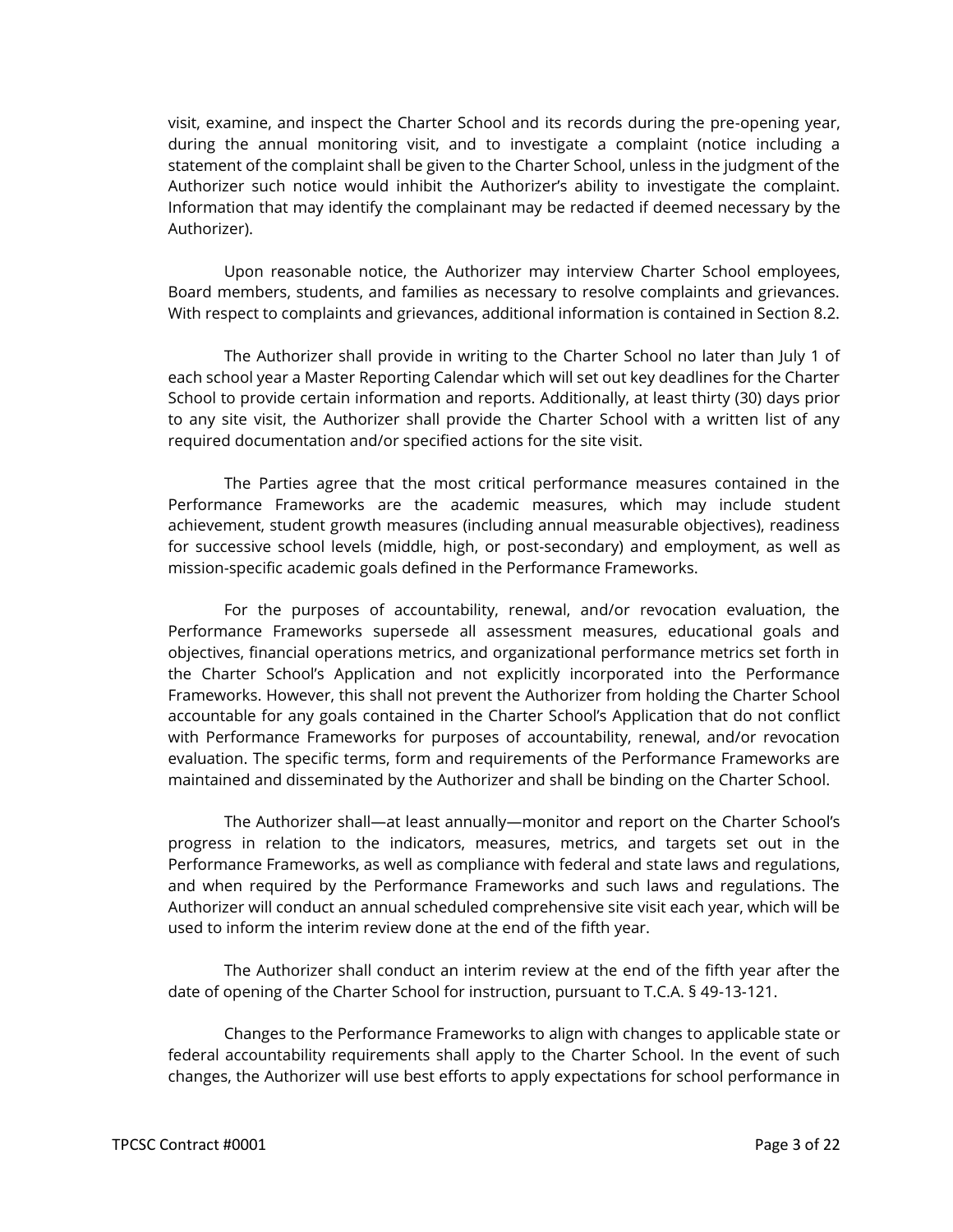a manner consistent with those set forth in the Performance Frameworks as initially established in the most recent charter agreement.

Changes to the Performance Frameworks that are not required by state or federal law or accountability requirements will not become binding upon the Charter School without the Charter School's consent, except at the time of charter renewal or amendment.

**1.5. Location.** The Charter School location is to be determined and shall be located in the southeast region of Nashville, TN. If the Charter School proposes to change its location, such change shall not require an amendment to this Agreement unless the location change is materially different from the location of the Charter School as discussed in the Charter School's Application and described in this agreement. Non-material changes in location shall require at least thirty (30) days prior notice to the Authorizer. Any change in location that is determined by the Authorizer to be materially different from the Charter School's Application shall require an amendment to this Agreement as set forth in Section 10. If the Charter School is located at a site owned or controlled by the local education agency (LEA) in which the Charter School is located or a site owned or controlled by the local government where the Charter School is located, the use of such site shall be subject to and governed by a Facilities Agreement between the parties.

**1.5.1. Inspections**. The Authorizer will have access at all reasonable times to any facility owned, leased or utilized in any way by the Charter School for purposes of inspection and review of the Charter School's operation and to monitor the Charter School's compliance with the terms of this Agreement.

**1.5.2. Impracticability of Use.** If use by the Charter School of a facility is rendered impracticable by any cause whatsoever, or if the funds necessary to construct/renovate or upgrade a facility cannot be secured, the Charter School shall notify the Authorizer. The Authorizer shall not be obligated to provide an alternative facility for use by the Charter School.

**1.6. Employment Status.** All teachers and other staff of the Charter School shall be employed by the Charter School, and not the Authorizer. None of the provisions in this Agreement shall be construed to create a relationship of agency, representation, joint venture, ownership, or control of employment between the Parties.

# **2. Charter School Organizational Responsibilities**

**2.1. Student Enrollment and Retention.** The Charter School shall enroll students according to T.C.A. § 49-13-113. The Charter School shall not discriminate with respect to admissions on the basis of race, color, ethnicity, religion, national origin, English language proficiency, sex, disability, or the need for special education and related services as set forth in the Charter School's Application and the Act.

The Charter School may enroll students up to a total maximum enrollment of 1292-Increases in total enrollment numbers greater than 10% or forty (40) students, whichever is less, shall constitute material changes to this Agreement, and are not permitted unless a formal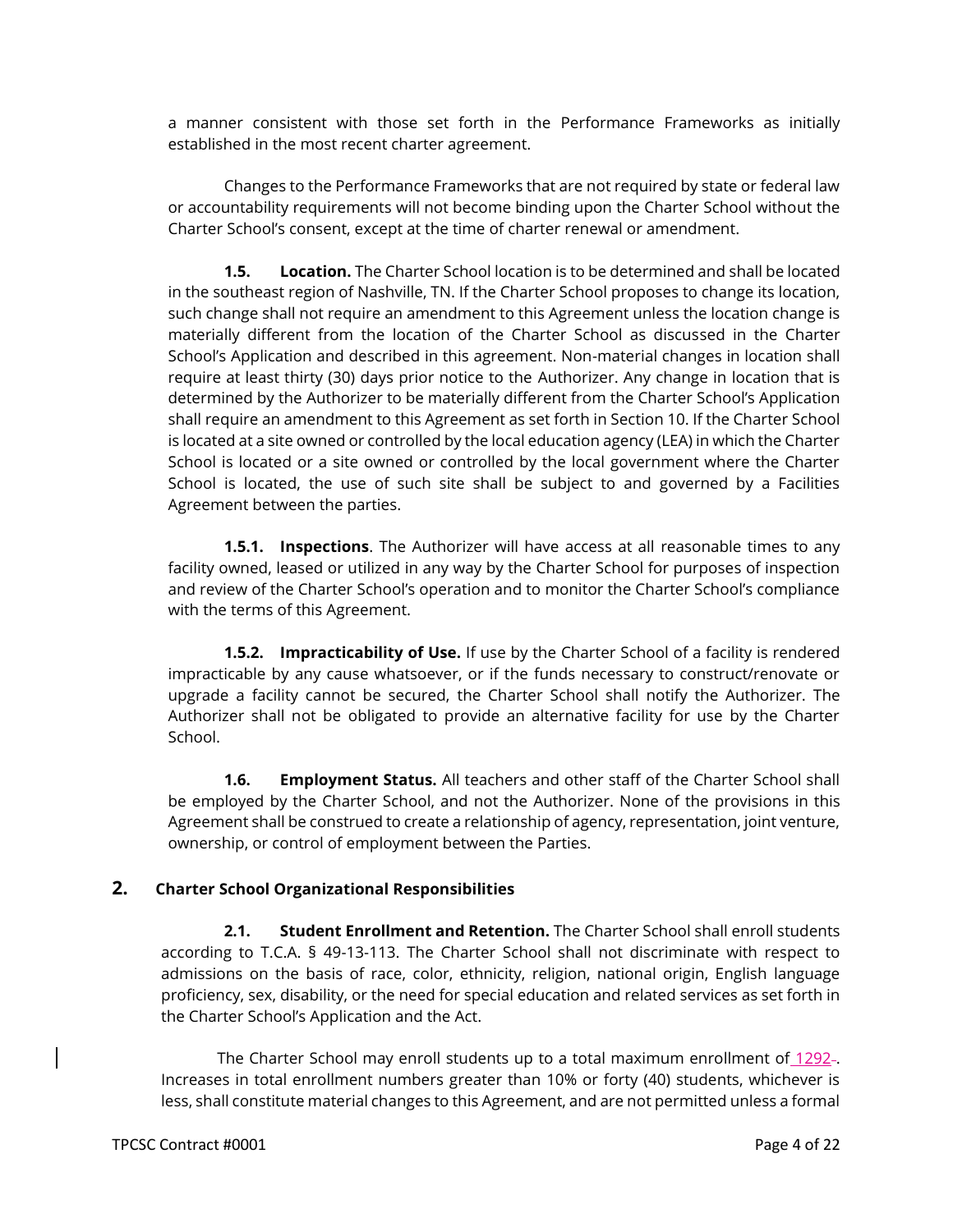amendment to this Agreement is secured in advance according to the provisions outlined in T.C.A. § 49-13-110(d) and Commission Rule 1185-01-01-.04. Reductions in enrollment greater than 15% or fifty (50) students, whichever is less, must be reported to the Authorizer and evaluated to determine if they are material changes to this Agreement. Reductions in enrollment in successive years or changes that affect the financial solvency of the Charter School are considered material and shall require an amendment to this Agreement. Any change in enrollment that is considered to be material to this Agreement shall not be permitted unless a formal amendment to this Agreement is secured in advance according to the provisions outlined in T.C.A. § 49-13-110(d), Commission Rule 1185-01-01-.04, and this Agreement.

The Charter School may enroll students in the grade levels approved in the Charter School's Application.

| <b>Grade Level</b>    | <b>Year Approved to</b><br>Enroll |
|-----------------------|-----------------------------------|
| Kindergarten          | 2021-22                           |
| 1 <sup>st</sup> Grade | 2021-22                           |
| 2 <sup>nd</sup> Grade | 2021-22                           |
| 3rd Grade             | 2021-22                           |
| 4 <sup>th</sup> Grade | 2021-22                           |
| 5 <sup>th</sup> Grade | 2021-22                           |
| 6 <sup>th</sup> Grade | 2022-23                           |
| 7 <sup>th</sup> Grade | 2023-24                           |
| 8 <sup>th</sup> Grade | 2024-25                           |

If the number of applications for the Charter School exceeds the capacity of a program, class, grade level, or building, enrollment shall occur according to the preferences in T.C.A. § 49-13-113. If enrollment within a group of preference set out in subdivision (d)(4) exceeds the planned capacity of the Charter School, enrollment within that group shall be determined on the basis of a lottery that complies with statute. The Charter School shall ensure a random selection process, equitable to all students and publicly verifiable, in accordance with federal, state, and local law. The Charter School shall be responsible for adherence to essential publiceducation obligations, including but not limited to enrollment of all eligible students where space is available.

Pursuant to T.C.A. § 49-13-110 and this amended agreement, until the 2025-26 school year, the Charter School shall achieve enrollment as projected in its approved amendment petition, within a ten (10%) percent variance throughout expansion. Any variance below the targeted amount shall constitute a material change and shall be reported to the Commission. The Commission shall make a determination if the material change requires an amendment to this agreement. The Commission staff shall review annually the Charter School's enrollment against the chart as detailed below:

| <b>Grade Level</b> | <b>School Year</b> |         |         |         |         |         |
|--------------------|--------------------|---------|---------|---------|---------|---------|
|                    | 2022-23            | 2023-24 | 2024-25 | 2025-26 | 2026-27 | 2027-28 |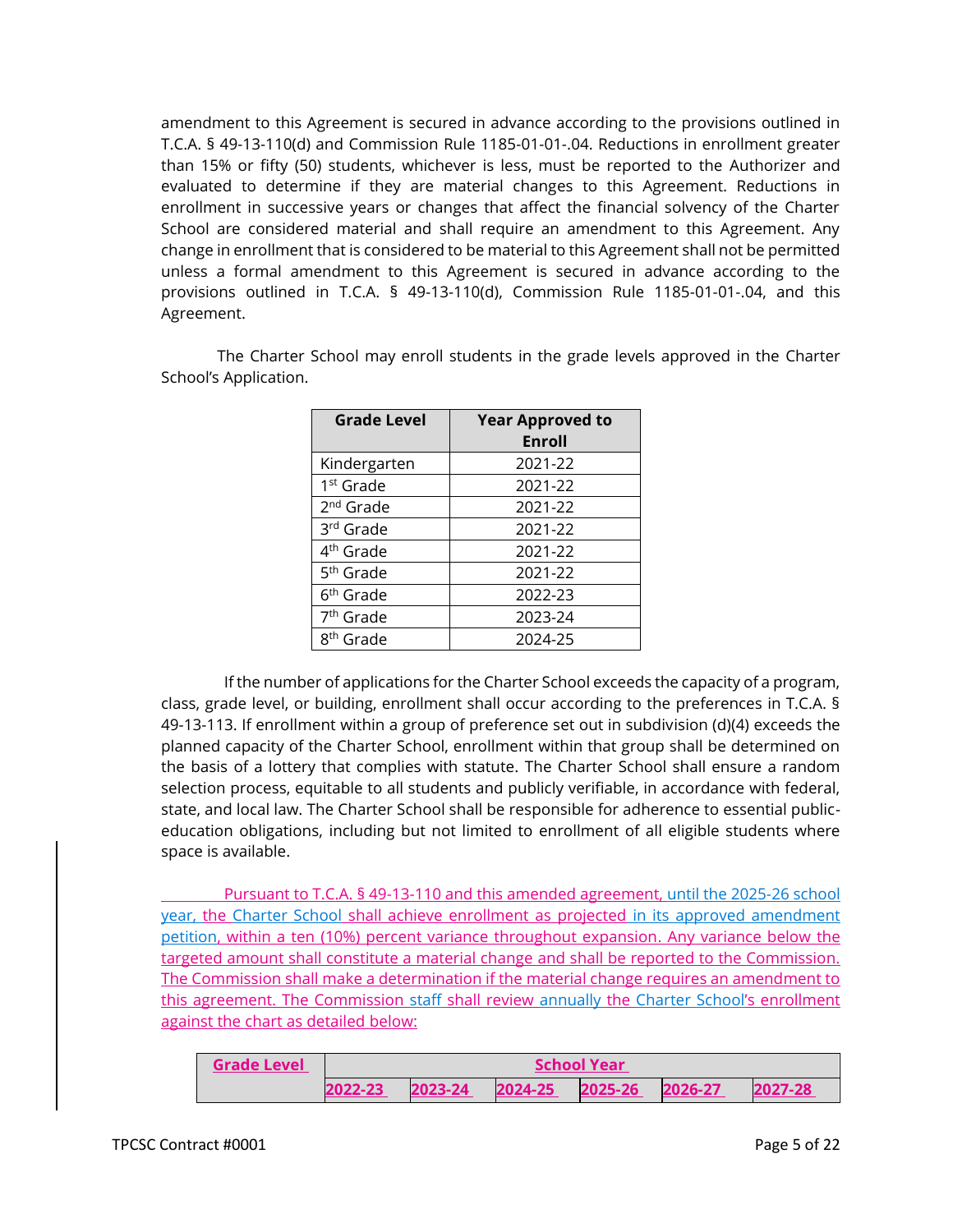| <b>Kindergarten</b>   | <u> 100</u> | 140         | <u> 140</u>  | <u> 140</u> | <u> 140</u>  | <u> 140</u>   |
|-----------------------|-------------|-------------|--------------|-------------|--------------|---------------|
| I <sup>st</sup> Grade | 92          | <u>138 </u> | <u>138.</u>  | <u>138</u>  | <u> 138 </u> | <u>138</u>    |
| Grade                 | 92          | 92          | <u> 138 </u> | <u>138</u>  | <u> 138 </u> | <u>138</u>    |
| 3 <sup>rd</sup> Grade | <u>69</u>   | 92          | 92           | <u>138</u>  | <u>38</u>    | <u>138</u>    |
| 4 <sup>th</sup> Grade | <u>46</u>   | 92          | 92           | 92          | <u> 138</u>  | <u>138</u>    |
| 5 <sup>th</sup> Grade | 46          | <u>100</u>  | <u>50</u>    | <u>150</u>  | <u> 150</u>  | <u>150</u>    |
| <u> 6th Grade </u>    | 23          | <u>100</u>  | <u> 100</u>  | <u>150</u>  | <u>150</u>   | <u>150</u>    |
| Grade<br>7th          |             | <u> 25</u>  | <u> 100</u>  | 100         | <u> 150</u>  | <u>150</u>    |
| 8 <sup>th</sup> Grade |             |             | 25           | <u>100</u>  | 100          | <u>150</u>    |
| <u>Total</u>          | <u>468</u>  | <u>779 </u> | <u>975</u>   | <b>1146</b> | 1242         | <u> 1292 </u> |

2.1.1 **Student Transfers and Exits.** The Charter School will comply with the Tennessee Department of Education's student transfer and exit reporting requirements and shall provide information to the Authorizer upon request. The Charter School shall enact a discipline policy that complies with the State Board of Education's quality authorizing standards as well as federal, state, and local laws and may not counsel out enrolled students.

**2.2. Academic Program.** The Charter School shall operate the academic program in accordance with this Agreement, the Charter School's Application, and applicable state and federal law, including providing at least the same equivalent time of instruction as other public schools and complying with assessment and accountability laws and rules (T.C.A. § 49-13-111). If the Charter School is performing below standards, the Authorizer may review the academic program. The Charter School will notify the Authorizer of any changes to the academic program that are a change from the Charter School's Application, and the Authorizer will evaluate to determine if they are material changes to this Agreement. Any changes to the school structure shall be considered material to this Agreement and shall not be permitted unless a formal amendment to this Agreement is secured in advance according to the provisions outlined in T.C.A. § 49-13-110(d), Commission Rule 1185-01-01-.04, and this Agreement. For purposes of this Agreement, school structure shall be defined as the academic focus of the Charter School and grade levels served.

**2.2.1. Assessments.** The Charter School shall administer all state-mandated assessments to the extent such assessments are required by the Tennessee Department of Education, which currently include but are not limited to TCAP or its successor assessment, writing assessments, and English learner (EL) assessments for the required grades and testing windows. The Charter School shall comply with all Department of Education-required assessment administration, security, and reporting requirements. The Charter School may use additional assessments of its own choosing.

**2.3. Special Education.** Special education services, related services, and accommodations for students who are eligible under the Individuals with Disabilities Education Act (IDEA), Section 504 of the Rehabilitation Act of 1973 (Section 504), the Americans with Disabilities Act (ADA), or any applicable provisions of state law, shall be provided in accordance with applicable state and federal law, this Agreement and Authorizer rules and policies. The Authorizer is the LEA for purposes of ensuring compliance with IDEA, Section 504,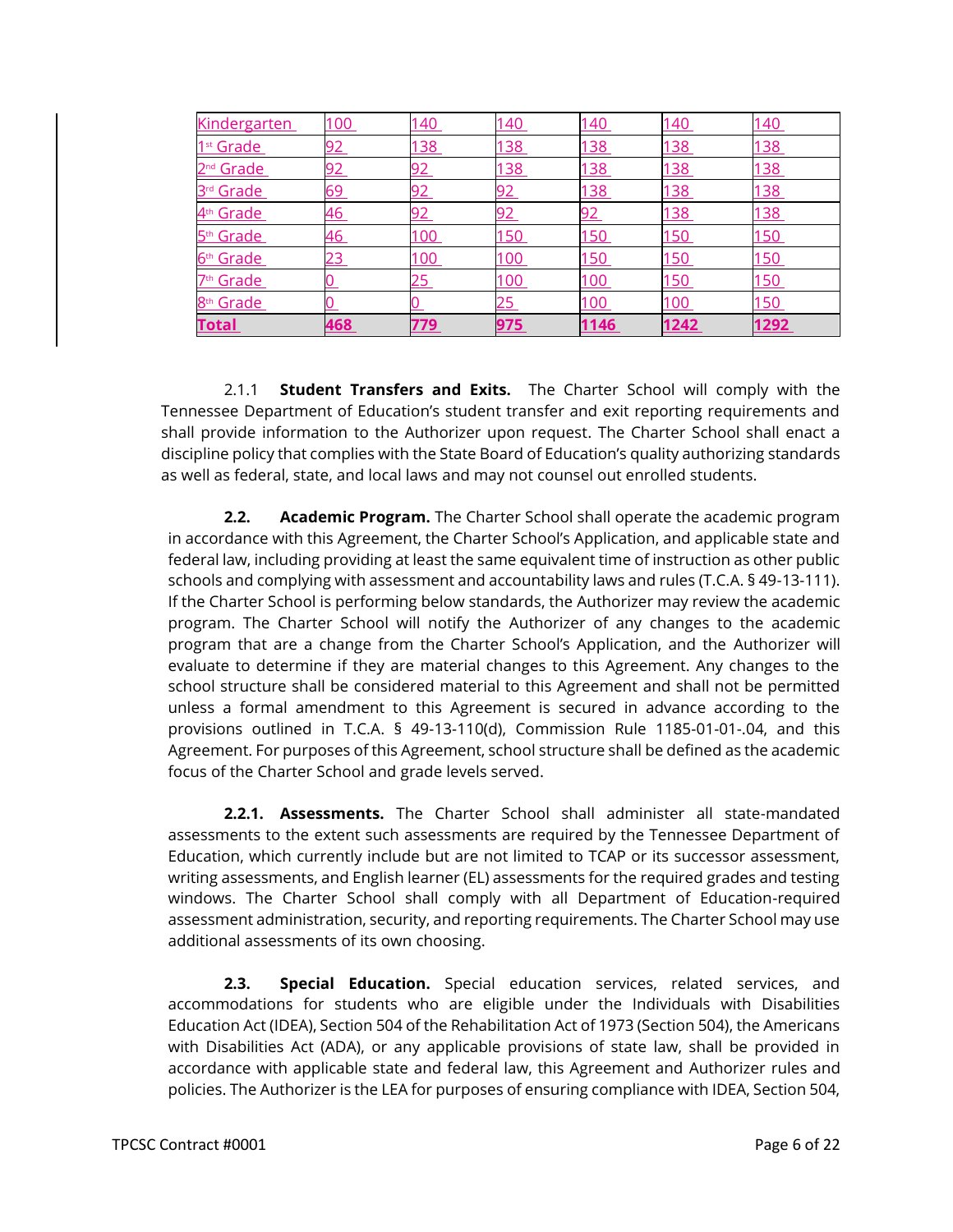and all other federal and state laws and regulations concerning accommodation of and education of students with disabilities.

Pursuant to T.C.A. § 49-13-110 and this amended agreement, the Authorizer shall conduct quarterly monitoring related to the Applicant's service of special populations, with results communicated to the Charter School's governing board.

**2.3.1. Responsibility of the Charter School.** The Charter School assumes responsibility for the provision of services, development and implementation of individualized education programs (IEPs), 504 plans, child find, evaluation and re-evaluation, and all other obligations under IDEA and/or Section 504 for students identified as eligible for special education services and/or disability accommodations. The Charter School shall have a qualified special education coordinator who will be responsible for monitoring individual case management of all special education students and disabled students and for arranging the provision of services required by their IEP and/or 504 plan. The Charter School shall maintain documentation of the Charter School's compliance with IDEA and Section 504 as required by law. No student shall be denied admission nor counseled out of the Charter School due to the nature, extent, or severity of his/her disability or due to the student's request for, or actual need for, exceptional education services or accommodations pursuant to IDEA, Section 504, or the ADA.

The Charter School shall also implement the requirements of Response to Instruction and Intervention ("RTI<sup>2</sup>"), as set forth by the Tennessee Department of Education.

The Charter School shall report to the Authorizer any and all formal complaints, relating to IDEA Due Process for special education and Office of Civil Rights complaints for disability accommodations within ten (10) business days of the Charter School's notification of such occurrences.

The Charter School's indemnity of the Authorizer relating to special education and disability accommodations is provided in Section 12.c.

**2.3.2. Costs for Special Education.** The Charter School is financially responsible for child find including student identification, evaluation and assessment expenses. All costs associated with providing educational services to students with disabilities are the responsibility of the Charter School. The Charter School shall bear the financial responsibility for evaluations and reevaluations and the provision of all services consistent with student IEPs and 504 plans.

The Authorizer will pass federal funding to the Charter School based on the per pupil allocation received from the Tennessee Department of Education. Funding is available on a reimbursement basis.

**2.4. English Learners.** The Charter School shall address the needs of EL students pursuant to applicable federal and state laws and regulations (including Title III of the Every Student Succeeds Act (ESSA) and Title VI of the Civil Rights Act of 1964 (Title VI)). The Charter School agrees to maintain and consistently implement a policy to identify students in need of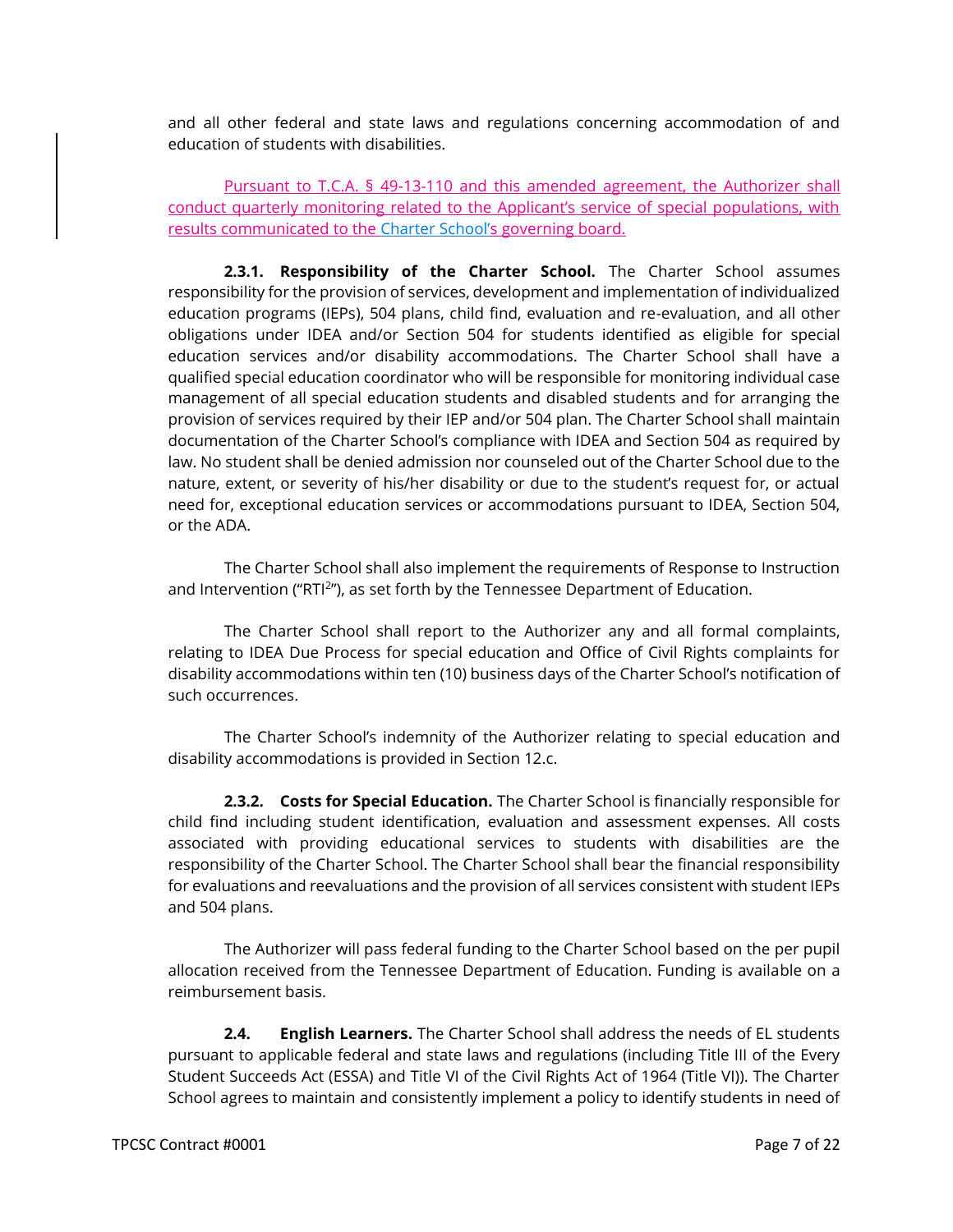EL services, to provide services in an equitable manner to ensure meaningful access to the school's educational program (including the provision of appropriate accommodations), and to facilitate obtaining English proficiency and exit from EL services according to individual student capacity. In addition, the Charter School shall ensure that Limited English Proficiency (LEP) parents and guardians have meaningful access to school-related information.

**2.5. Student Discipline/Due Process.** The Charter School is responsible for administering its discipline policy in a manner consistent with state and federal law and, rules, and the Authorizer's policies that ensures students' due process rights are satisfied, including the provision of appropriate informal or formal hearings. The Charter School shall promptly notify the Authorizer and the LEA in which the student resides of any student expulsion. If the LEA in which the student resides determines that the expelled student is eligible for its Alternative School program, the Charter School shall work with the LEA in which the student resides to provide an expelled student access to the LEA's alternative school programs.

**2.6.1. Student Information Systems.** The Charter School shall adopt the Student Information System selected by the Authorizer. The authorizer shall bear the cost of any needed licenses for the charter school.

**2.6.2. Student Information Reporting.** To ensure compliance with federal and state law regarding student records, the Charter School shall report to the Authorizer student information enrollment projections for the coming year no later than March 15. Any errors in data reported to the State by the Charter School shall be the sole responsibility of the Charter School to identify and correct.

# **3. Staffing**

**3.1. Teachers and Staff.** The Charter School shall ensure that all teachers and staff are licensed and endorsed as required by state statutes, State Board rules, Authorizer policies and rules, and meet applicable federal qualifications including exceptional education certified and ESL certified. The Charter School shall also provide any training required by state or federal law.

**3.2. Background Checks.** All current employees of the Charter School who have or who will have contact with children at the Charter School within the scope of the individuals' employment, and employees of contractors or sub-contractors of the Charter School who have contact with children within the scope of the individuals' employment, shall complete criminal background checks as required by state law using the ORI number of the Charter School.

#### **4. Facilities**

The Charter School shall ensure the Charter School's grounds and facilities comply with applicable health and safety laws, including the ADA, state fire marshal codes, and state and local zoning and land use codes.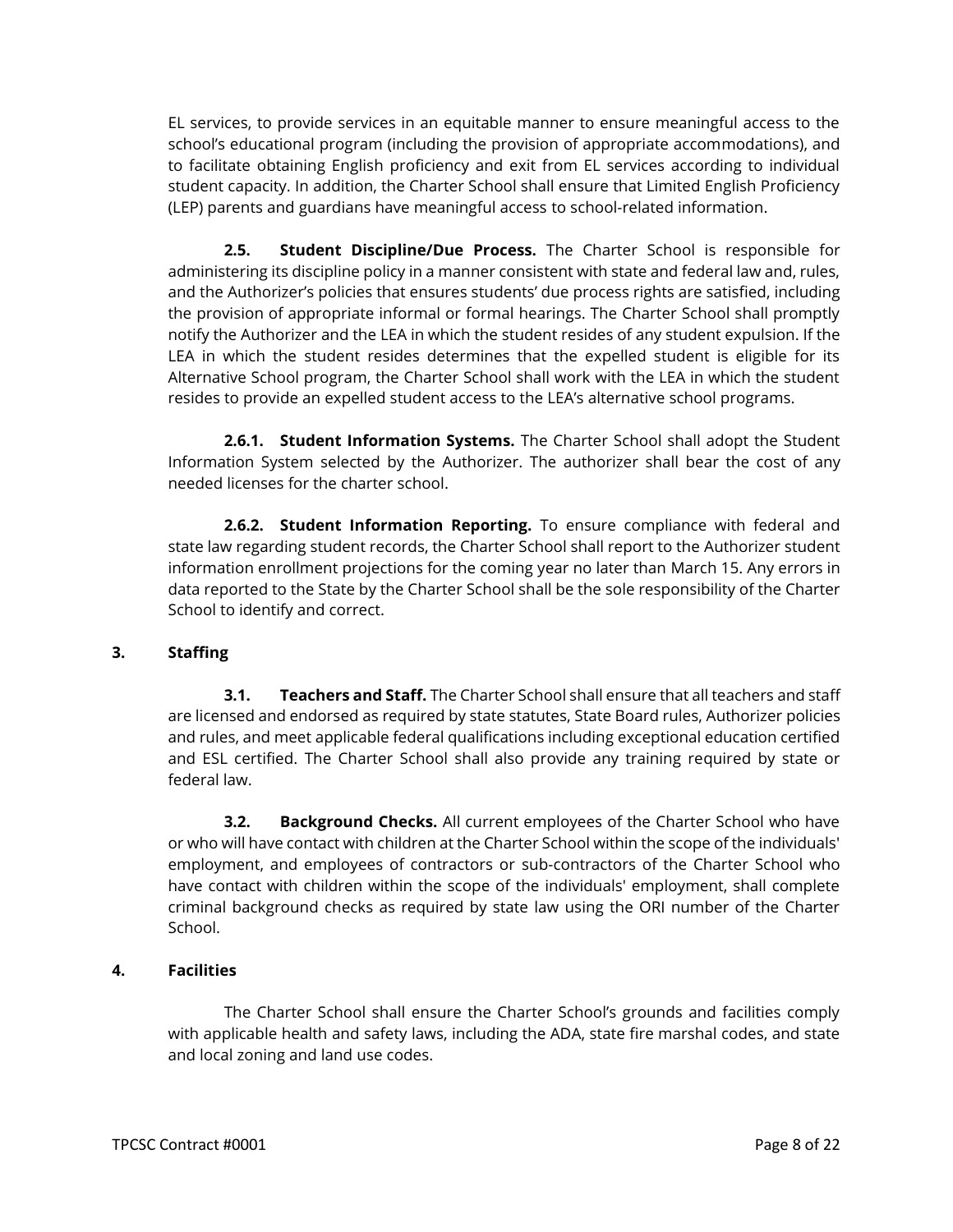The Charter School shall not commence instruction prior to completion of applicable inspections and receipt of a completed Pre-Opening Checklist (attached as Exhibit 3) from the Authorizer, unless the Authorizer permits the Charter School to open and provide later certification of completion of all items on the Pre-Opening Checklist.

### **5. Food Service**

If the Charter School offers food services on its own or through a third-party contract, the Charter School may apply directly to, and if approved, operate school nutrition programs with reimbursement from the United States Department of Agriculture, under supervision of the Tennessee Department of Education.

#### **6. Transportation**

The Charter School will provide transportation as set forth in the Charter School's Application. If the Charter School has elected to provide transportation for its students, the Authorizer shall provide to the Charter School the funds that would otherwise have been spent to provide transportation as provided in T.C.A. § 49-13-114. In order to receive these funds, the Charter School must comply with state laws and Authorizer rules and policies regarding student transportation. Transporting students in buses that have not been approved for operation by the department of safety may be grounds for non-renewal or revocation of this agreement. A change to the Charter School's plan to provide or not provide transportation for its students is considered material and requires an amendment, however, a modification in a plan to provide transportation is not considered material.

#### **7. Insurance**

The Charter School shall maintain the following insurance:

- a. General Liability/Automobile Liability Policy: must be equal to or greater than \$5,000,000. This insurance shall be primary insurance. Any insurance or selfinsurance programs covering the State of Tennessee, its officials, employees, and volunteers shall be in excess of this insurance and shall not contribute to it. The first one million dollars must be with a company licensed to do business in the state of Tennessee. The remaining \$4,000,000 can be covered under an excess liability policy (also known as an "umbrella" policy). The policy must name the State of Tennessee as an additional insured. The policy must cover contractual liability. Automobile coverage shall cover vehicles owned, hired, and non-owned.
- b. Professional Liability Policies: Directors and Officers Policy must be equal to or greater than \$5,000,000. Teachers Professional Liability Policy must be equal to or greater than \$1,000,000.
- c. Workers Compensation and Employers Liability Policy: The amount of coverage required for Workers Compensation is determined by statute. Charter School must comply with state statutes. Employers Liability must be a minimum of \$100,000.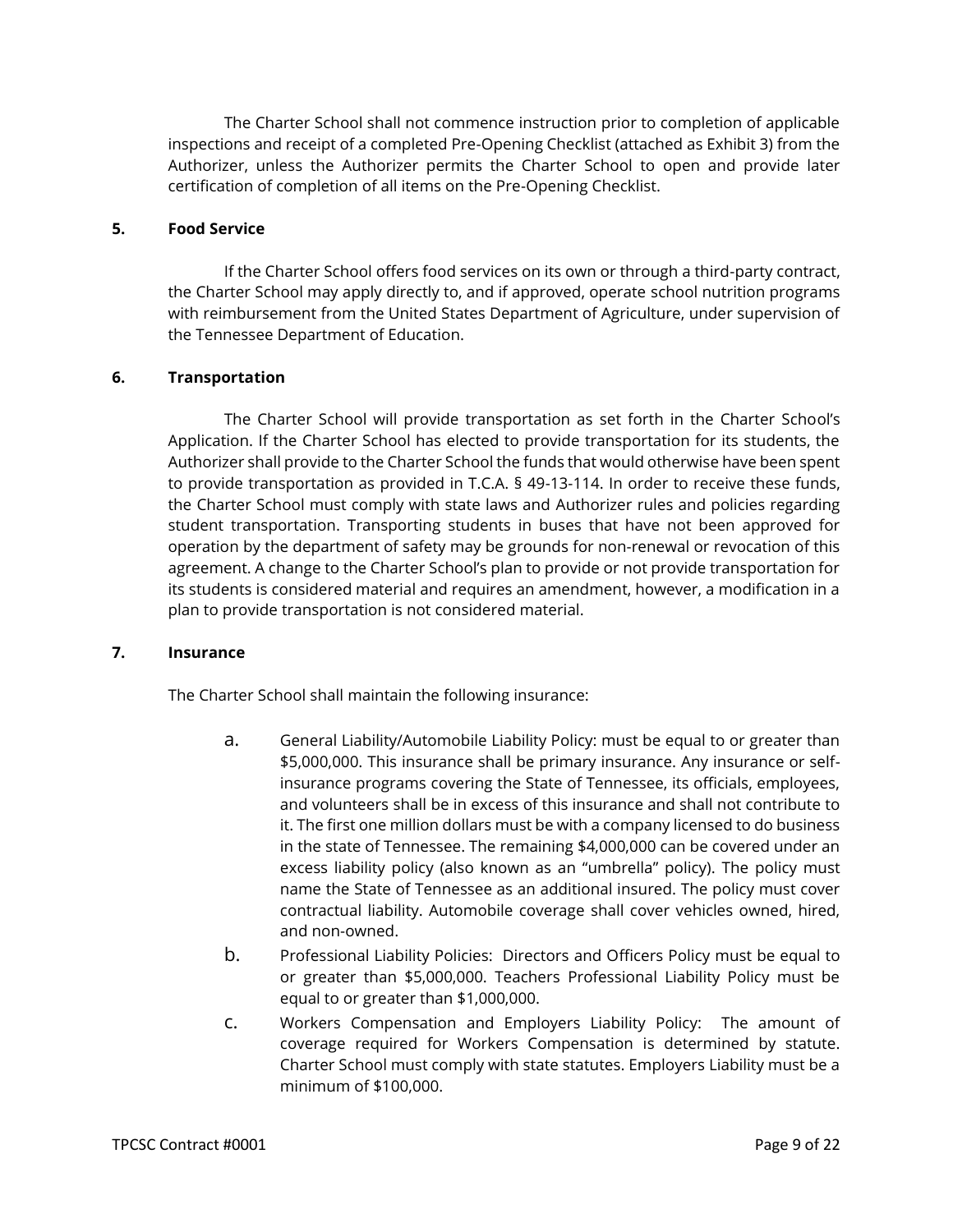- d. Property and Boiler Insurance Policy: If the Charter School purchases the property that will be used by the Charter School, it shall purchase "all risks" property and boiler insurance. Insurance shall be for the full replacement cost of the property and contents with no coinsurance penalty provision.
- e. Sexual Abuse: Must have \$1,000,000 required coverage
- f. State of Tennessee shall be named as an additional insured on the charter school insurance policy.

Certificates of insurance, in a form satisfactory to the Authorizer, evidencing coverage shall be provided to the Authorizer prior to commencement of performance of this Charter Agreement. Throughout the term of this Charter Agreement, Charter School shall provide updated certificates of insurance upon renewal of the current certificates.

#### **8. Governance**

**8.1. General Requirements.** The Charter School shall notify the Authorizer of any change to its status as a nonprofit federal tax exempt organization under IRC § 501(c)(3).

The Governing Body and/or Charter School shall include parent participation in governance through membership on the Governing Body or establishment of a school advisory council pursuant to T.C.A. § 49-13-109.

The Charter School shall comply with all applicable provisions of the Tennessee Open Meetings Act, including statutory provisions concerning the scheduling of Governing Body meetings, meeting agendas, public notice of meetings, and records of those meetings. At the start of each school year, the Charter School shall provide to the Authorizer the list of names of all board members and a schedule of Governing Body meetings for that school year.

As required by T.C.A. § 49-13-111, the Governing Body shall be subject to the conflict of interest provisions contained in T.C.A §§ 12-4-101 and 102.

The Charter School shall be nonsectarian in its programs, admissions policies, employment practices and all other operations. The Charter School shall not be to any extent under the control or direction of any religious denomination.

The Charter School shall not discriminate against any student, employee or any other person on the basis of race, ethnicity, national origin, sex (except with respect to admission of students by single-sex schools), disability or any other ground that would be unlawful if done by any other public school. The Charter School shall take all steps necessary to ensure that discrimination does not occur, as required by law.

**8.2. Complaints.** Except as otherwise provided by this Agreement, the Governing Body shall be the first avenue for formal appeal in case of any complaints or grievances filed against the Charter School or its employees and volunteers. The Governing Body will ensure that the Charter School establishes policies and procedures for receiving and addressing complaints or grievances directed toward the Charter School or its employees and will make those policies available to students, parents/guardians, employees, and any other persons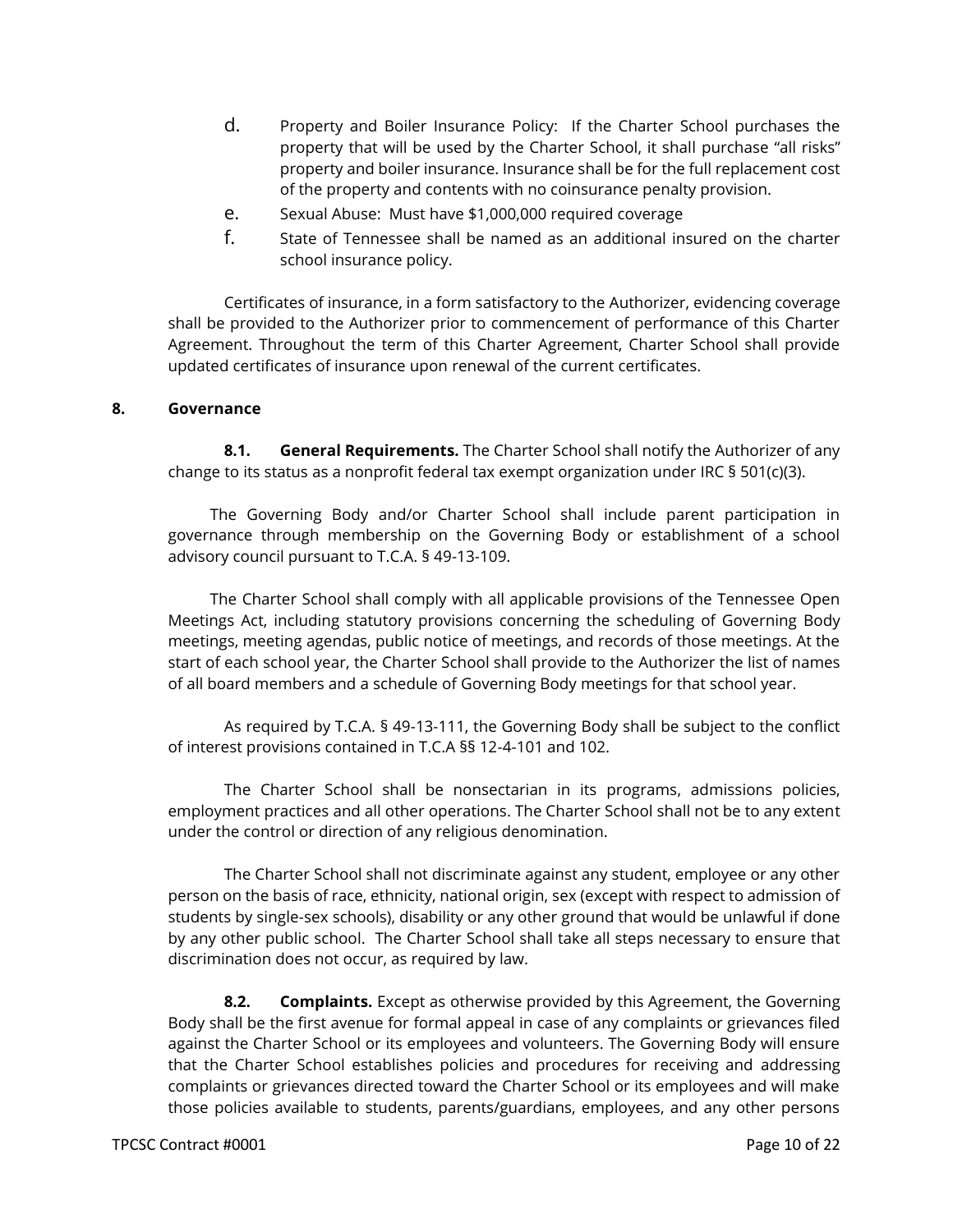who request it. If grievances persist following an appeal to the Governing Body, or for complaints regarding alleged violations of law or the Charter Agreement, including any violations that may subject the school to revocation or non-renewal under T.C.A. §§ 49-13-121 or 122 may be investigated by the Authorizer. The Authorizer shall also have the ability to investigate complaints in compliance with the Authorizer's policies and procedures. Grievances that are not resolved by the Charter School or Governing Body, or a pattern of serious grievances, may be considered in any application for renewal of this Agreement or any action to revoke the charter.

The Charter School shall notify the Authorizer within 7 business days if the Charter School has been named a party to a lawsuit that has been filed in court.

**8.3. Reporting of Corporate Status.** The Charter School shall report any change to the Charter School's corporate legal status or any change in its standing with the Tennessee Secretary of State's Office to the Authorizer within five business (5) days of the change. Any change to the Charter School's corporate legal status as a not-for-profit organization shall constitute grounds for immediate revocation unless, during the term of this Agreement, the Act is amended to allow Charter Schools to be operated by organizations other than not-forprofit organizations.

**8.4 Required Policies and Procedures**. The Charter School shall adopt all required policies, procedures, and plans as required the Authorizer's LEA policies and procedures pursuant to federal law, state law, and the State Board of Education's rules and policies. The Authorizer may conduct periodic policy and procedure audits to ensure compliance with these requirements.

#### **9. Finance**

**9.1.** State and Local Funds. The Authorizer shall allocate one hundred percent (100%) of state and local Basic Education Program (BEP) funds to the Charter School on a per pupil expenditure as provided in T.C.A. § 49-13-112 and as calculated by the formula provided by the Tennessee Department of Education. The Authorizer shall allocate funds to the Charter School after each of the ten (10) attendance-reporting intervals. The Authorizer shall allocate and distribute one-tenth of state and local funds to the Charter School by the 15<sup>th</sup> of the month in August, September, October, November, December, January, February, March, April, and June. Each state and local payment from October through April and the final payment in June is contingent on the Charter School's reporting of the Charter School's Average Daily Membership (ADM) in the Tennessee Department of Education's Education Information System (EIS). Each payment starting in October will be reconciled to the reported ADM for the period before being released. The final (tenth) payment will not be released until the year's ADMs have been reconciled.

If the Charter School is adding a new grade in accordance with the Charter School's Application and this Agreement, the Charter School shall be funded based on anticipated enrollment in this Agreement, as submitted to the Authorizer for initial budgeting purposes no later than March 15 of each year. Initial payments will be based on this anticipated enrollment, which must be agreed upon by the Authorizer and the Charter School and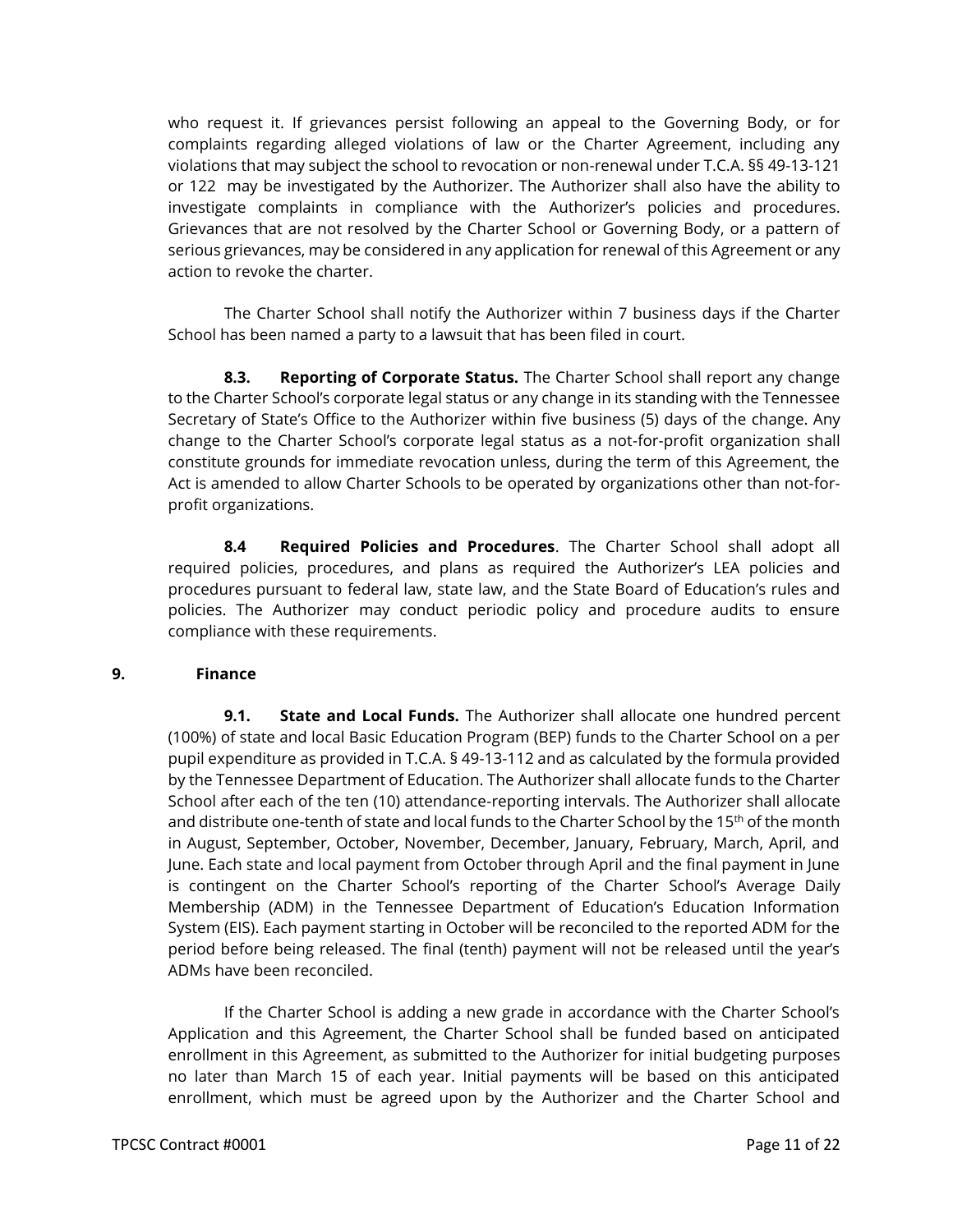reflected in the Charter School's approved budget for the upcoming fiscal year by June 1 of each year. Upon completion of the grade expansion period, the Charter School's state and local funds will be allocated based on the prior year's ADM in the Tennessee Department of Education's EIS system, and consistent with T.C.A. § 49-3-351.

# **9.2. Federal Funds.**

- a. Eligibility: Each year, the Authorizer shall provide to the Charter School the school's proportionate share of applicable federal ESSA funding (e.g. Title I, Title II, Title III, Title IV, or Title V) and other federal grants received by the Authorizer for which the Charter School is eligible. Schools are eligible for such funds upon approval of their plans for such funds either by the Authorizer or the Tennessee Department of Education (TDOE).
- b. Fund Collection: The LEA in which the Charter School operates shall pay to the TDOE one hundred percent (100%) of the per student share of any federal funding in the custody of the LEA that is due to the charter school. The TDOE shall withhold from the LEA one hundred percent (100%) of all federal funding in the custody of the TDOE that is due to the charter school. The TDOE shall then allocate and disburse one hundred percent (100%) of these funds to the Charter School in accordance with procedures developed by the TDOE. The Authorizer shall reduce the allocation to charter schools by a percentage allowable under federal rules and regulations for administrative, indirect, or any other category of cost or charges.
- c. Fund Distribution & Reporting: Funds shall be distributed on a documented expenditure reimbursement basis with the required documentation. The Charter School shall submit grant reimbursement reports to the Authorizer at least quarterly but no more frequently than monthly. The Authorizer shall distribute to the Charter School federal reimbursement funds within 30 days approval of expenditure reimbursement requests.
- d. Use of funds. The Charter School shall comply with all regulations tied to such federal funds, including 2 C.F.R. 200 – Uniform Administrative Requirements, Cost Principles, and Audit Requirements for Federal Awards, ESSA, IDEA, and any other applicable federal or state laws.

**9.3. Fee for Services Agreement.** Pursuant to T.C.A. § 49-13-142(f), the Charter School may enter into a separate fee for services agreement, for the provision of services (including but not limited to school or student support services such as food services and transportation) to be provided to the Charter School by the LEA in which the Charter School is located. The Charter School may also enter into a separate fee for services agreement with the Authorizer for the provision of services. Fees for services provided to the Charter School by the Authorizer shall be deducted from the BEP payments provided to the Charter School. Failure of the Charter School to enter such an agreement with the Authorizer shall not be grounds for revocation or non-renewal of this Agreement.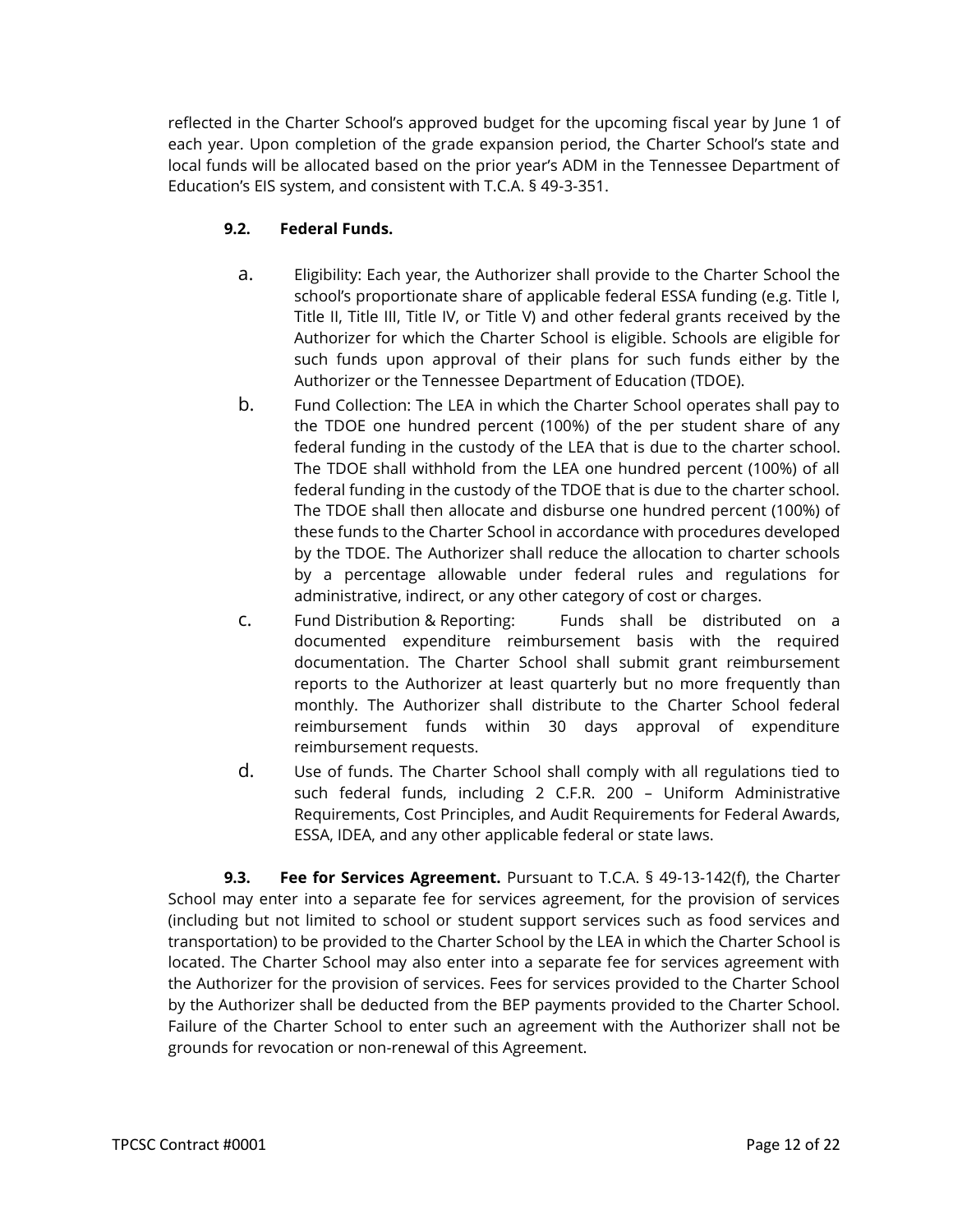Annually, the Charter School shall notify the Authorizer of any fee for services agreement(s) entered into with the LEA in which the Charter School is located or with any other vendor or outside contractor specific to the Charter School, including, but not limited to any agreement for the provision of services relating to the service of special populations and shall provide a copy to the Authorizer of any agreement(s) entered into. This shall only apply to those contracts or agreements that have a value of more than \$10,000, however, the Charter School shall provide a copy of any fee for services agreement(s) with a value of \$10,000 or less at the Authorizer's request.

**9.3.1. External Service Provider (ESP) Contracts.** The Charter School may contract for services, as provided by T.C.A. § 49-13-124. In such case, the Charter School shall notify the Authorizer of the contract(s) no later than seven (7) business days of signing the contract(s) and shall provide a copy of the contract(s) to the Authorizer upon the Authorizer's request.

The external service provider ("ESP") is a vendor of services, but the Governing Body remains ultimately responsible for the success or failure of the school. All contract(s) between the ESP and the Charter School should articulate:

- a. The roles and responsibilities of the Charter School and the ESP, including all services to be provided under the contract;
- b. The performance measures, consequences, and mechanisms by which the Charter School will hold the ESP accountable for performance, aligned with the performance measures in this Agreement;
- c. All compensation to be paid to the ESP, including all fees, bonuses, and what such compensation includes or requires;
- d. Terms of any facility agreement that may be part of the relationship;
- e. Financial reporting requirements and provisions for the school's governing board's financial oversight;
- f. Require all instructional materials, furnishings, and equipment purchased or developed with public funds to be the property of the school, not the ESP, in compliance with state law.
- g. All other financial terms of the contract, including disclosure and documentation of all loans or investments by the ESP to the Charter School, and provision for the disposition of assets in accordance with law;
- h. Assurances that the Charter School, at all times, maintains independent fiduciary oversight and authority over the Charter School budget and ultimate responsibility for the Charter School's performance;
- i. Provisions for contract termination; and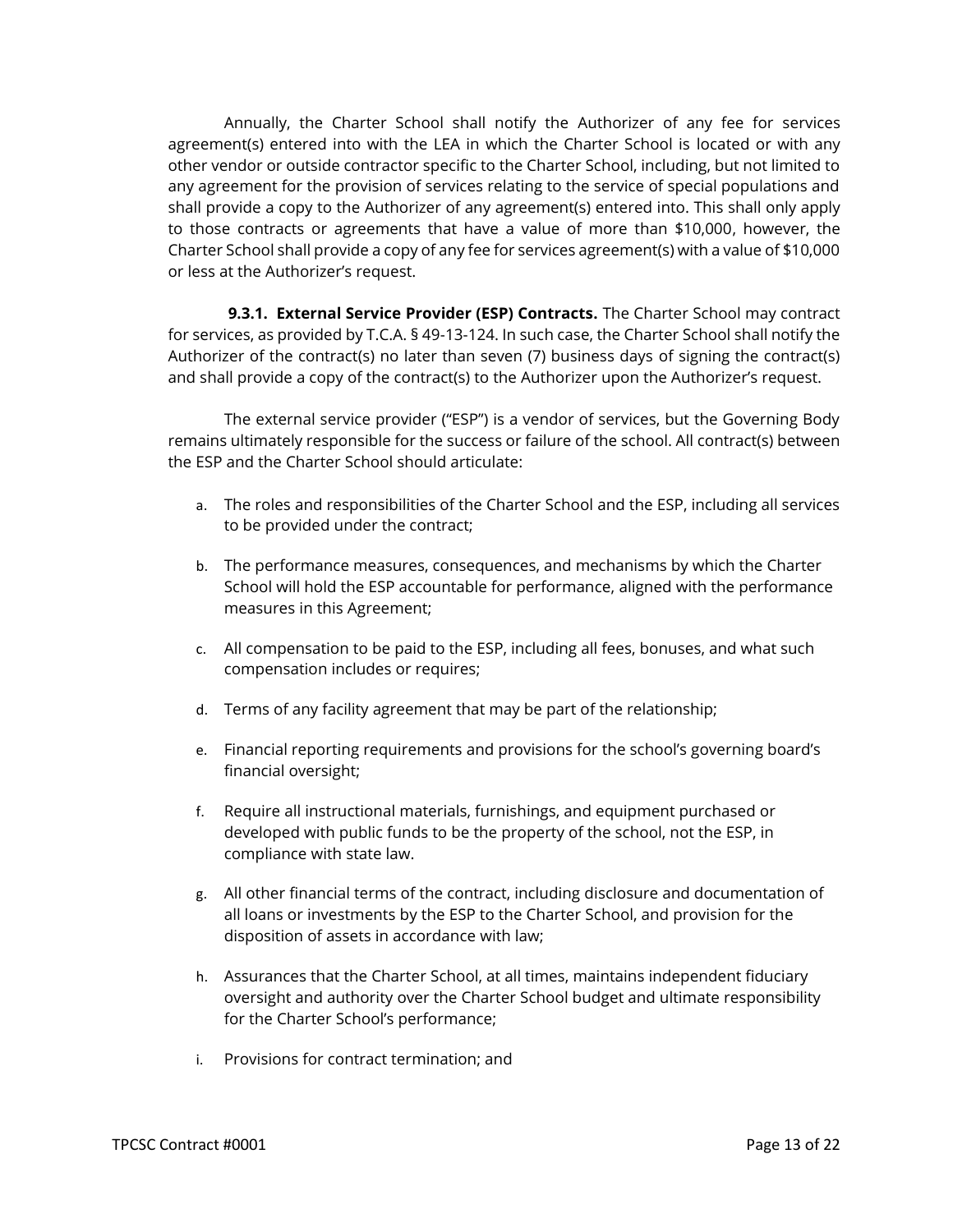j. Respective responsibilities of the Charter School and ESP in the event of school closure, including transparency in the Charter School's revenues and expenditures as well as those managed by the ESP.

Governing Body members shall not be employed, selected, approved, or compensated by the ESP. Governing Body members are prohibited from serving as members of the Charter School and a member of the ESP.

To the extent there is a conflict between the terms of this Agreement and an ESP contract, the terms of this Agreement shall govern.

**9.4. Tuition.** The Charter School shall not charge tuition unless otherwise permitted by Authorizer policy.

**9.5. Charter School Debt.** The Charter School is solely responsible for all debt it incurs, and the Authorizer shall not be contractually bound on the Charter School's account to any third party. The Authorizer shall not be liable in any instance for the Charter School's unpaid debts if the Charter School does not have sufficient funds to pay all of its debts.

The Charter School shall notify the Authorizer immediately of a default on any obligation owed to the Authorizer, which shall include debts for which payments are past due by sixty (60) days or more. If debts are incurred in the provision of employee benefits pursuant to T.C.A. § 49-13-119, the Authorizer may withhold the amount owed from the monthly payment until such debts are satisfied. Any other debts owed to the Authorizer must be satisfied prior to release of the last annual payment.

**9.6. Financial Management.** The Charter School shall control and be responsible for financial management and performance of the Charter School including budgeting and expenditures. Before receiving BEP funds through the Authorizer, the Charter School must demonstrate (if not already demonstrated in the Charter School's Application) the existence of appropriate governance and managerial procedures and financial controls including:

- a. Accounting methods complying with T.C.A. § 49-13-111(o);
- b. A checking account;
- c. Adequate payroll procedures;
- d. An organizational chart;
- e. Procedures for the creation and review of monthly and quarterly financial reports, including identification of the individual responsible for preparing such financial reports in the following fiscal year;
- f. Internal control procedures for cash receipts, disbursements, and purchases; and
- g. Maintenance of asset inventory lists and financial procedures for federal grants in accordance with applicable federal law.

The Authorizer reserves the right to require, consistent with the Act, the submission of financial reports as indicated in Authorizer policies.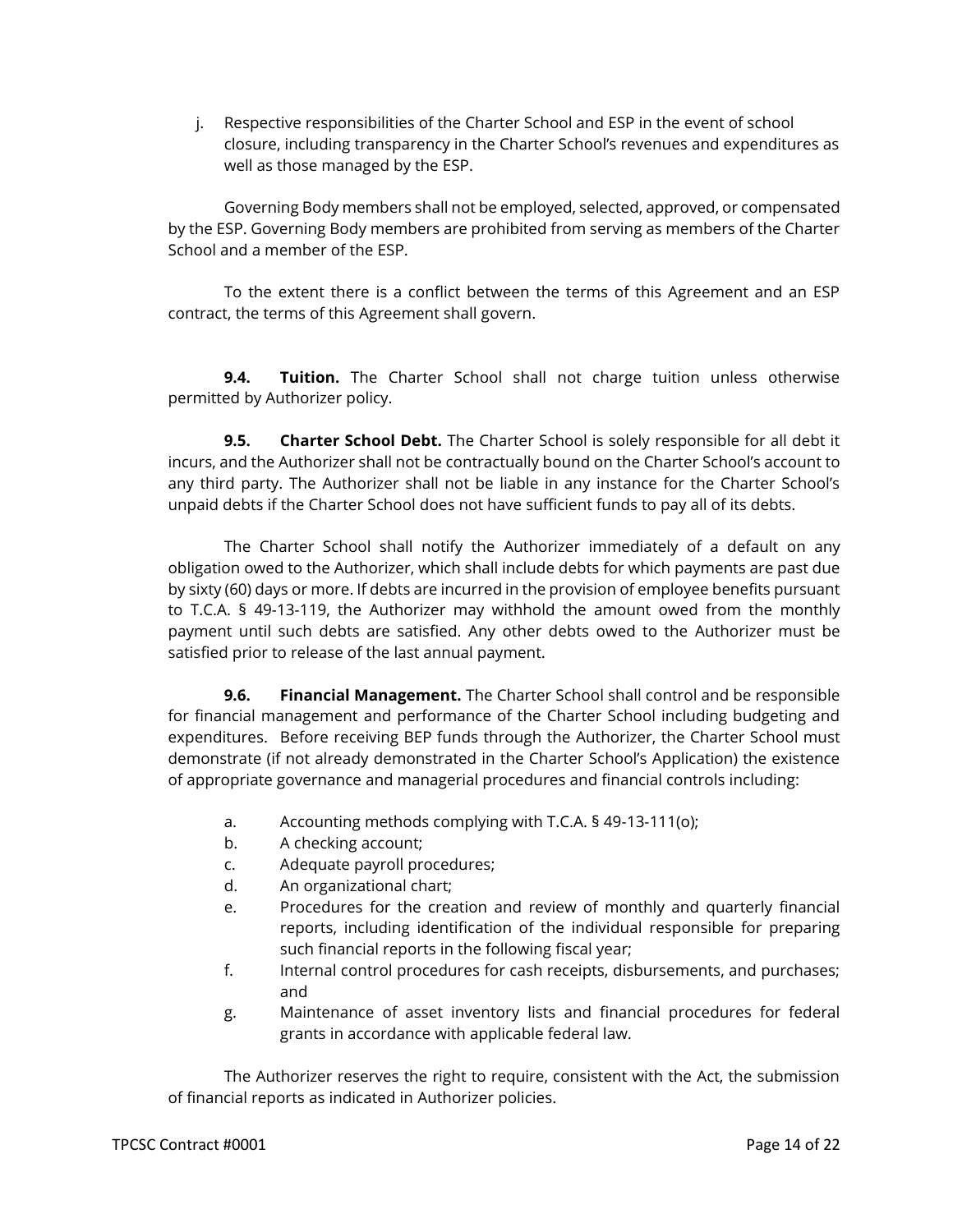The Charter School shall comply with T.C.A. §§ 49-13-111 and 120 regarding completion and submission of annual budgets, financial reports, and audits to the Authorizer and the State. The Charter School shall undergo an independent financial audit conducted in accordance with T.C.A. §§ 49-13-111(l) and 49-13-127. The audit shall be furnished to the Authorizer, the Commissioner of Education, and the Comptroller of the Treasury by December 31 of each year in accordance with the Authorizer's reporting calendar. If such audit is not received by the Authorizer on or before December 31 of each year, it shall be considered a material breach of this Agreement, which the Charter School shall have 15 business days, or such other time as the Parties may agree, to cure. The audit should express an unqualified opinion on the financial statements. A qualified audit opinion will result in an automatic review and request for explanation from the Charter School. In addition, any material weaknesses in controls should be disclosed during the audit. A material weakness will result in a potential review and explanation from the Charter School. The Charter School shall also prepare and provide to the Authorizer a copy of its final annual budget for the upcoming fiscal year no later than July 1 of each year. In addition, the Charter School shall submit any other financial and/or operational reports pursuant to T.C.A. § 49-13-111(d).

**9.7. Financial Records.** All financial records of the Charter School pertaining to the management and operation of the School are subject to inspection and production as required for fulfillment of the Authorizer's fiduciary responsibilities, upon reasonable notice.

**9.8.** Authorizer Fee. Pursuant to T.C.A. § 49-13-128, the Charter School agrees to the payment of an annual authorizer fee.

#### **10. Amendments**

Pursuant to T.C.A. § 49-13-110, petitions to amend this Agreement, initiated by the Charter School, shall follow the timelines established in Commission Rule 1185-01-01-.04 for approval or denial by the Authorizer. An amendment shall not become effective, and the Charter School shall not take action or implement the change requested in the amendment, until the amendment is approved in writing by the Authorizer.

Not all changes to the Charter School's operation constitute material changes to this Agreement that require an amendment. However, the following changes (as well as any other changes mentioned in other sections of this Agreement as being material and requiring an amendment as well as changes outlined in Commission Rule 1185-01-01-.04) are considered material and shall require an amendment:

- a. Material changes in the Charter School's mission;
- b. Changes in the Charter School's calendar that reduce the calendar by 5 or more days in the first year of operation or by more than ten (10) days in subsequent years, in the absence of timely notification of parents or below the requirement to provide at least the same equivalent time of instruction as required in regular public schools in T.C.A. § 49-13-111(r)(12); and
- c. Changes in school location that are materially different from the location of the Charter School as discussed in the Charter School's Application and this Agreement pursuant to Section 1.5.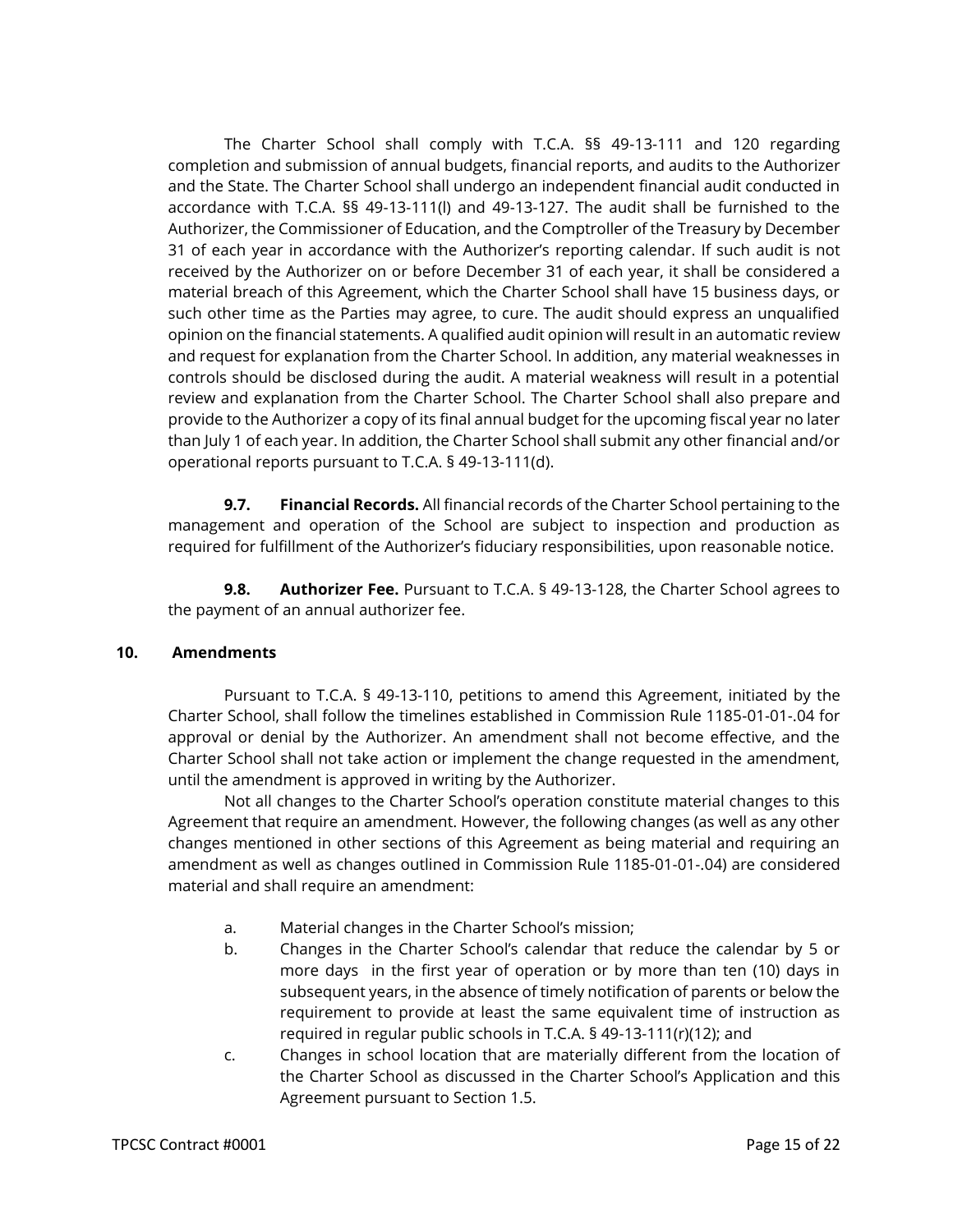Educational program matters not specifically identified in this Agreement or the Charter School's Application shall remain within the Charter School's authority and discretion.

The following changes do not require an amendment, however the Charter School shall notify the Authorizer of any of the following within thirty (30) days:

- a. Changes to the June  $1^{st}$  budget submitted to the Authorizer, subject to the requirements of state and federal law;
- b. Changes in the mailing address of the school, phone or fax number, or web address of the Charter School;
- c. Changes in the members and duties of the Governing Body including names and contact information;
- d. Changes in the school leader or, if applicable, the chief executive of the Charter School or charter management organization including names and contact information;
- e. Changes in any leadership in the Charter School or individuals serving as main contacts with the Authorizer, including names and contact information; and
- f. Changes in school location to a location permitted by Section 1.5.

Any material change initiated by the Authorizer, requiring an amendment to this Agreement, must be agreed to in writing by both parties. An amendment initiated by the authorizer shall be effective at the agreed upon date in the amendment or upon approval in writing by the Authorizer.

### **11. Renewal, Revocation, Closure, and Dissolution**

**11.1. Renewal**. Pursuant to T.C.A. § 49-13-121, the Charter School may apply for renewal of this Charter Agreement by application submitted no later than April 1 of the year prior to the year in which this Agreement expires and in accordance with Authorizer renewal rules and policies. This Agreement may be renewed without modification, except for the incorporation by attachment of the approved renewal application. The Parties may also amend this Agreement as part of the renewal process.

The Authorizer may elect not to renew this Charter Agreement pursuant to the Authorizer rules, policies, and T.C.A. § 49-13-121. Any proposed amendments to this Agreement that are rejected by one of the Parties shall constitute denial of the renewal application. Denial of the renewal application by the Authorizer shall be final and not subject to appeal.

**11.2. Revocation.** During the term of this Agreement, in accordance with the Authorizer's policies, the Authorizer will provide notice to the Charter School of noncompliance with applicable laws, rules, or this Agreement and give the Charter School an opportunity to cure the non-compliance prior to instituting revocation proceedings pursuant to T.C.A. § 49-13-122 and Authorizer rules and policies, unless the Authorizer determines that the violations are so severe that such notice and an opportunity to cure should be waived.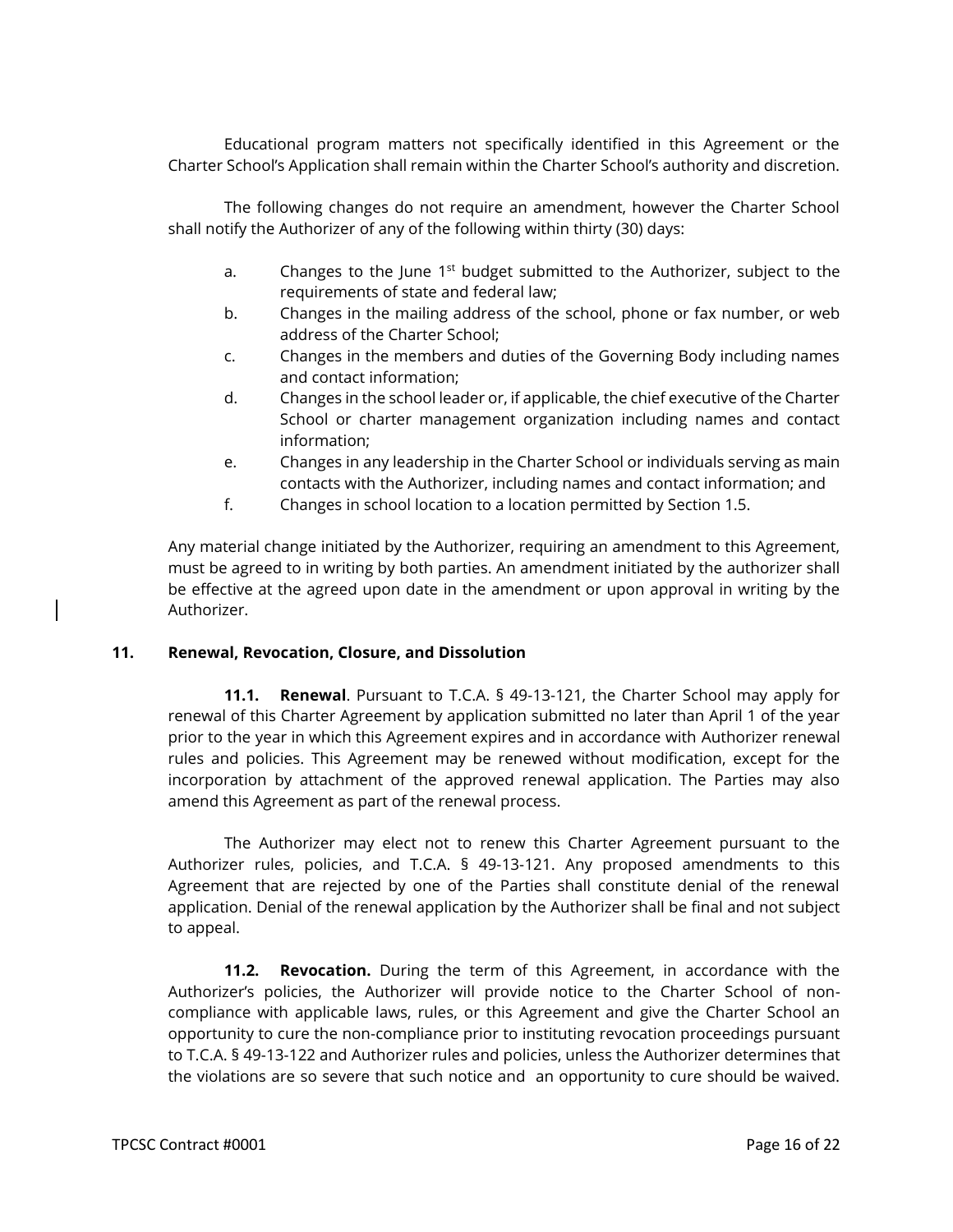Such notice and opportunity to cure shall not be required for grounds upon which this Agreement or state law calls for immediate revocation of the charter.

At any time during the term of this Agreement, the Authorizer may revoke this Agreement for any reason set forth in T.C.A. § 49-13-122, and/or a material violation of any of the conditions, standards, or procedures set forth in this Agreement.

If the Authorizer determines that any grounds for revocation exist, it may revoke this Charter Agreement according to the procedures set forth in T.C.A. § 49-13-122 and Authorizer policies.

**11.3. Closure and Dissolution.** In the event that the Charter School is required to cease operation for any reason, including but not limited to closure, non-renewal, revocation, or voluntary surrender of the charter, the Charter School shall cooperate with the Authorizer to ensure orderly closure of the Charter School including, but not limited to:

- a. Timely notification of parents and teachers of the closure decision;
- b. Securing student records and transferring them to the LEA in which the Charter School is located;
- c. Assisting in placing students in appropriate schools;
- d. Managing all financial records consistent with the Authorizer's school closure requirements and policies; and
- e. Disposal of school assets in accordance with the Act and this Agreement.

The Charter School shall also comply with any closure policies or protocols established by the Authorizer.

Dissolution of the Charter School following revocation, expiration of this Agreement, dissolution or cessation of operations, or non-renewal shall comply with T.C.A. §§ 49-13-110(e) and 49-13-122. The Charter School shall be responsible for winding down operations, including payment of any and all debts, obligations, or liabilities incurred at any time by the Charter School. Under no circumstances shall the Authorizer be responsible for such obligations. Charter School personnel and the Governing Body shall cooperate fully with any activity related to school closure or phase out. If assets of the Charter School were funded with funds from the Authorizer, other than funds described in Sections 9.1 and 9.2, and such assets remain after paying the Charter School's debts and obligations and not requiring return or transfer to donors or grantors, such assets will become the property of the Authorizer.

#### **12. Indemnification and Hold Harmless**

The Authorizer and Charter School each shall give immediate written notice to the other of the assertion of any claim or the commencement of any litigation for which indemnification is sought and shall cooperate with each other in the defense of the claim or litigation.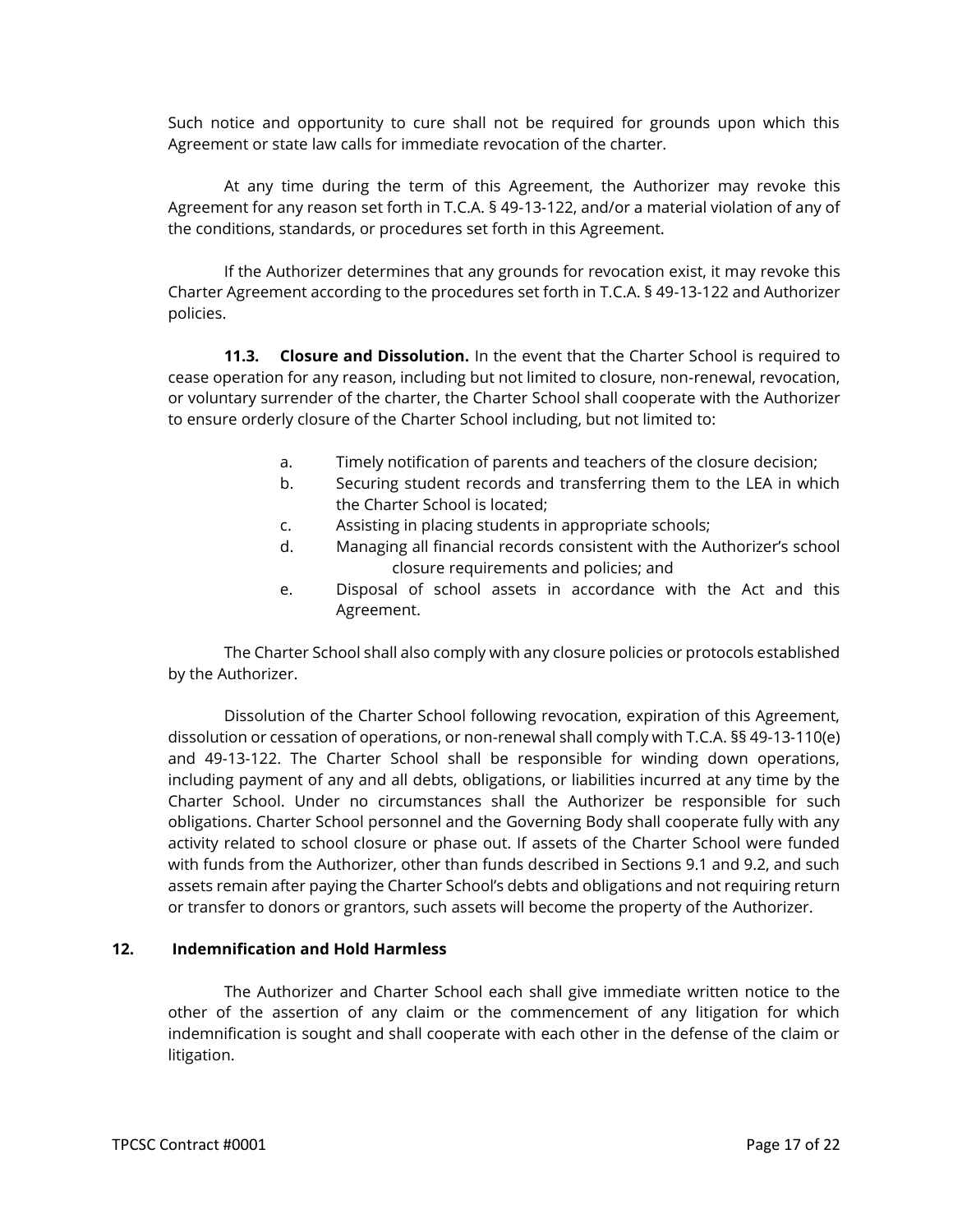The Charter School shall indemnify and hold harmless the Authorizer and the State of Tennessee, its officers, agents, and employees from the following:

- a. Any claims, causes of action, liabilities, losses, damages, costs, and attorney fees for injuries or damages arising, in part or in whole, from the negligent or intentional acts or omissions of the Charter School, its officers, employees, and/or agents, including its sub- or independent contractors, in connection with the performance of this Charter Agreement or relating to this Charter Agreement;
- b. Any costs, attorney fees, and/or financial penalties imposed on the Authorizer by state and/or federal authorities arising out of actions or omissions of the Charter School relating to special education or disability accommodations; and
- c. Any claims, damages, penalties, costs, and attorney fees arising from any failure of the Charter School, its officers, employees, and/or agents, including its sub- or independent contractors, to observe applicable laws.

In the event of any such suit or claim, the Charter School shall provide all assistance required by the State in the State's defense. Nothing contained herein shall be deemed to afford to the Charter School, through its attorney(s), the right to represent the State of Tennessee in any legal matter, such rights being governed by T.C.A. § 8-6-106.

# **13. Contract Construction**

**13.1. Waiver.** The failure of either of the Parties to this Agreement to insist on strict performance of any term or condition of this Agreement shall not constitute a waiver of that term or condition, even if the Party accepting or acquiescing in the nonconforming performance knows of the nature of the performance and fails to object to it.

**13.2. Non-assignability.** No right or interest in this Agreement shall be assigned by anyone on behalf of the Charter School, and delegation of any contractual duty of the Charter School shall not be made without prior written approval of the Authorizer. A violation of this provision shall be grounds for immediate termination of this Agreement and revocation of the Charter.

Should the Charter School propose to enter into a contract with another non-profit entity to manage the School, this constitutes a material change that requires an amendment to this Agreement. The Charter School agrees to submit all information requested by the Authorizer regarding the management arrangement, including a copy of the proposed contract and a description of the management company, with identification of its principals and their backgrounds. The Charter School shall not enter a management contract without written approval from the Authorizer. Failure to receive approval from the Authorizer prior to entering into a contract shall be grounds for immediate revocation.

**13.3. Agreement.** The Parties intend this Agreement, including all attachments and exhibits hereto, to represent a final and complete expression of their agreement, which shall be considered the Agreement. All prior representations, understandings, and discussions are merged herein, and no course of prior dealings between the Parties shall supplement or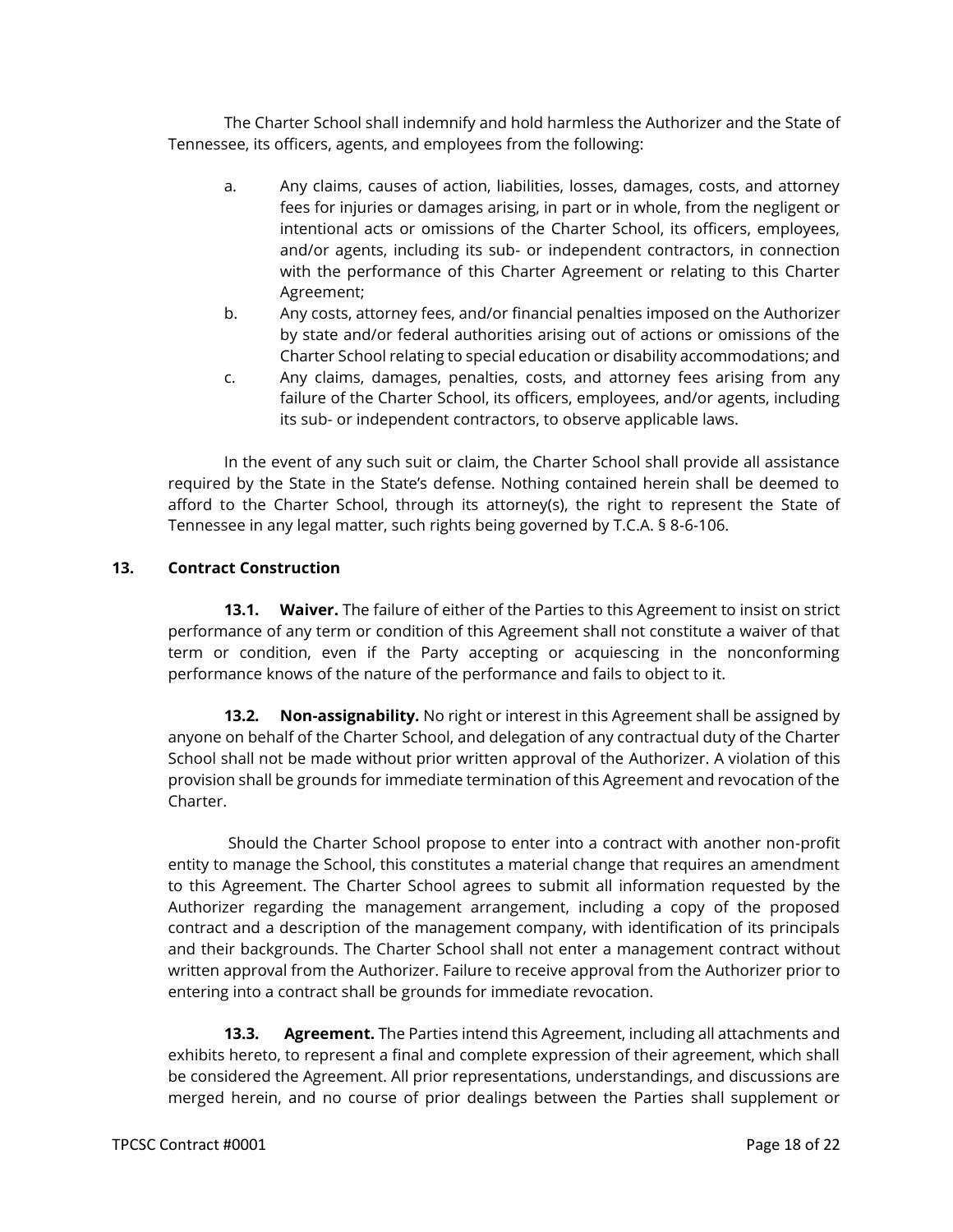explain any terms used in this document. The Parties recognize that amendments to this Agreement may be executed from time to time hereafter.

**13.4. Survival of Representations and Warranties.** All representations and warranties hereunder shall be deemed to be material and relied upon by the Parties with or to whom the same were made, notwithstanding any investigation or inspection made by or on behalf of such Party or Parties. The representations and warranties covered in this Agreement will survive the termination or expiration of this Agreement.

**13.5. Severability.** The provisions of this Agreement are severable. Any term or condition deemed illegal or invalid shall not affect any other term or condition, and the remainder of the Agreement shall remain in effect unless otherwise terminated by one or both Parties. For any term or condition deemed illegal or invalid, the Parties shall, upon the request of either party, negotiate in good faith to adopt any necessary or appropriate replacement provision.

**13.6. Authority.** The individual officers, agents, and employees of the Parties hereto who execute this Agreement do hereby individually represent and warrant that they have full power and lawful authority to execute this Agreement.

**13.7. Change of Law.** If, due to any change in applicable law, regulation, or interpretation thereof by any court of law or other governing body having jurisdiction subsequent to the date of this Agreement, performance of any provision of this Agreement or any transaction contemplated hereby shall become impracticable or impossible, the parties hereto shall use their best efforts to find and employ an alternative means to achieve the same or substantially the same result as that contemplated by such provision.

**13.8 Notice.** Any notice required or permitted under this Agreement shall be in writing, sent via electronic or other means, and shall be effective immediately upon personal delivery, subject to verification of service or acknowledgment of receipt, or three (3) days after mailing when sent by certified mail, postage prepaid. Such noticed shall be sent to:

If to the Authorizer:

Mailed to:

Tennessee Public Charter School Commission Attn: General Counsel 500 James Robertson Parkway,5<sup>th</sup> Floor Nashville, TN 37243 and emailed to: [Tess.Stovall@tn.gov](mailto:Tess.Stovall@tn.gov)

If to the Charter School: Mailed to: ReThink Forward 1831 12th Avenue South, Suite 188 Nashville TN 37203 and emailed to: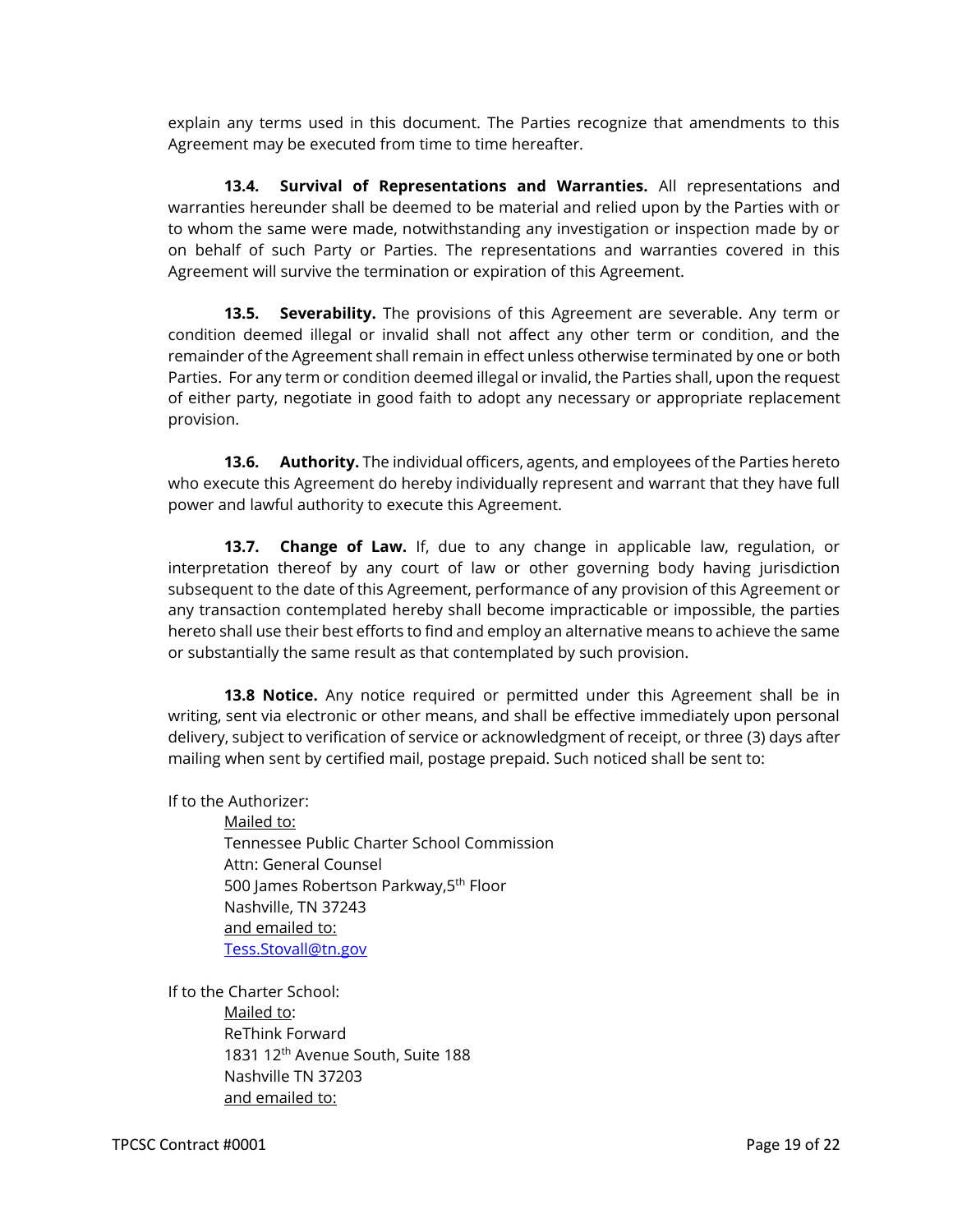# Rtfinfo@rethinkforward.org

Either party may change its address for notices under this Agreement by notice to the other party.

**13.9 No Third-Party Beneficiary.** This Agreement shall not create any rights in any third parties who have not entered into this Agreement, nor shall any third party by entitled to enforce any rights or obligations that may be possessed by either party to this Agreement.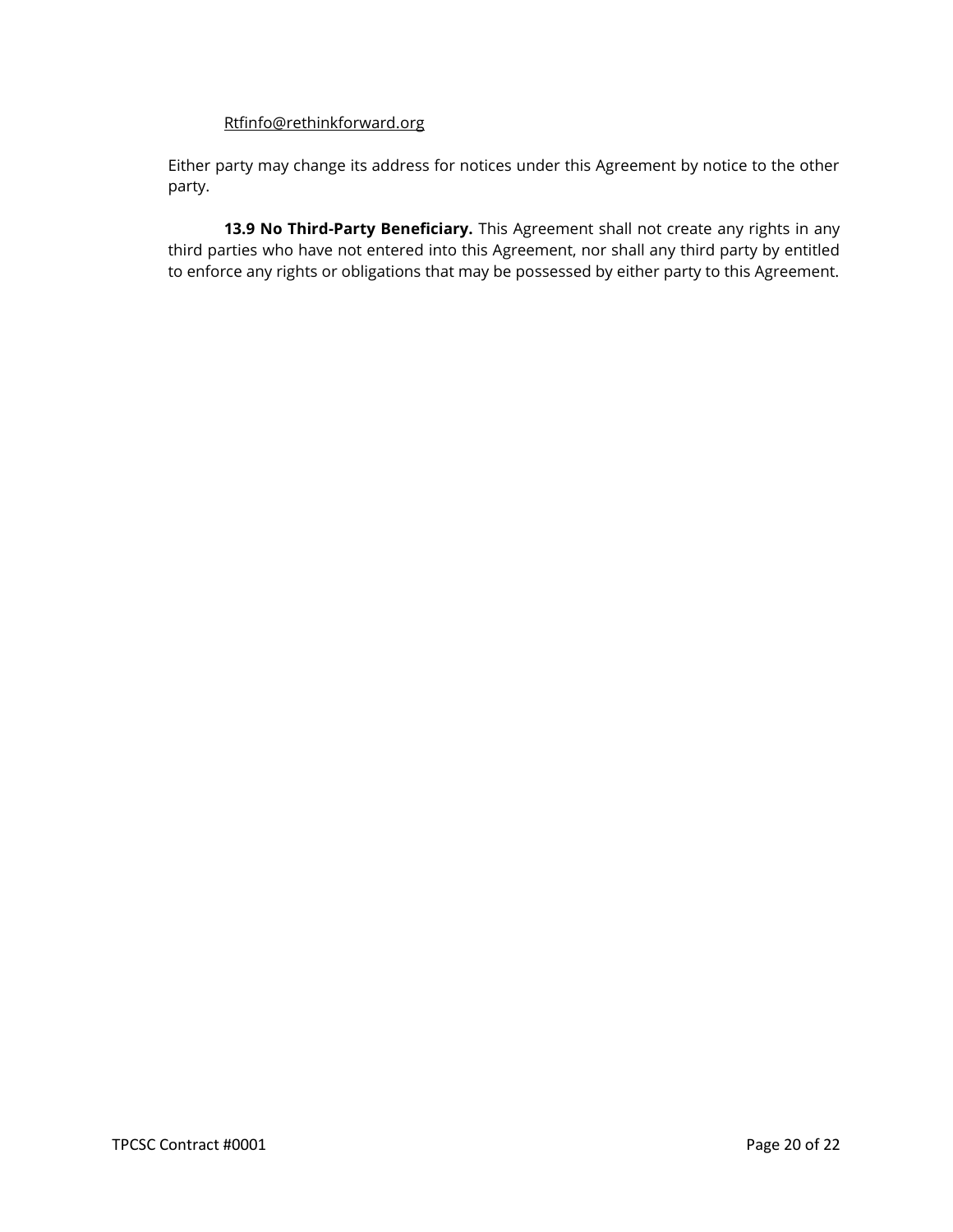| THE STATE OF TENNESSEE BY AND THROUGH<br>THE TENNESSEE PUBLIC CHARTER SCHOOL<br>COMMISSION:                                                           | <b>CHARTER SCHOOL:</b>                                                                                                                                                 |
|-------------------------------------------------------------------------------------------------------------------------------------------------------|------------------------------------------------------------------------------------------------------------------------------------------------------------------------|
| Printed Name: Tess Stovall<br>Title: Executive Director                                                                                               | Printed Name: ____________________                                                                                                                                     |
| Printed Name: Thomas Griscom<br>Title: Chairman, Tennessee Public Charter<br><b>School Commission</b><br>Date of Commission Approval: _______________ | Sworn to and subscribed to before me, a Notary<br>Public, this ___________________ day of<br>duly authorized to execute this instrument on<br>Charter School's behalf. |
|                                                                                                                                                       | Notary Public<br>My Commission Expires _________                                                                                                                       |